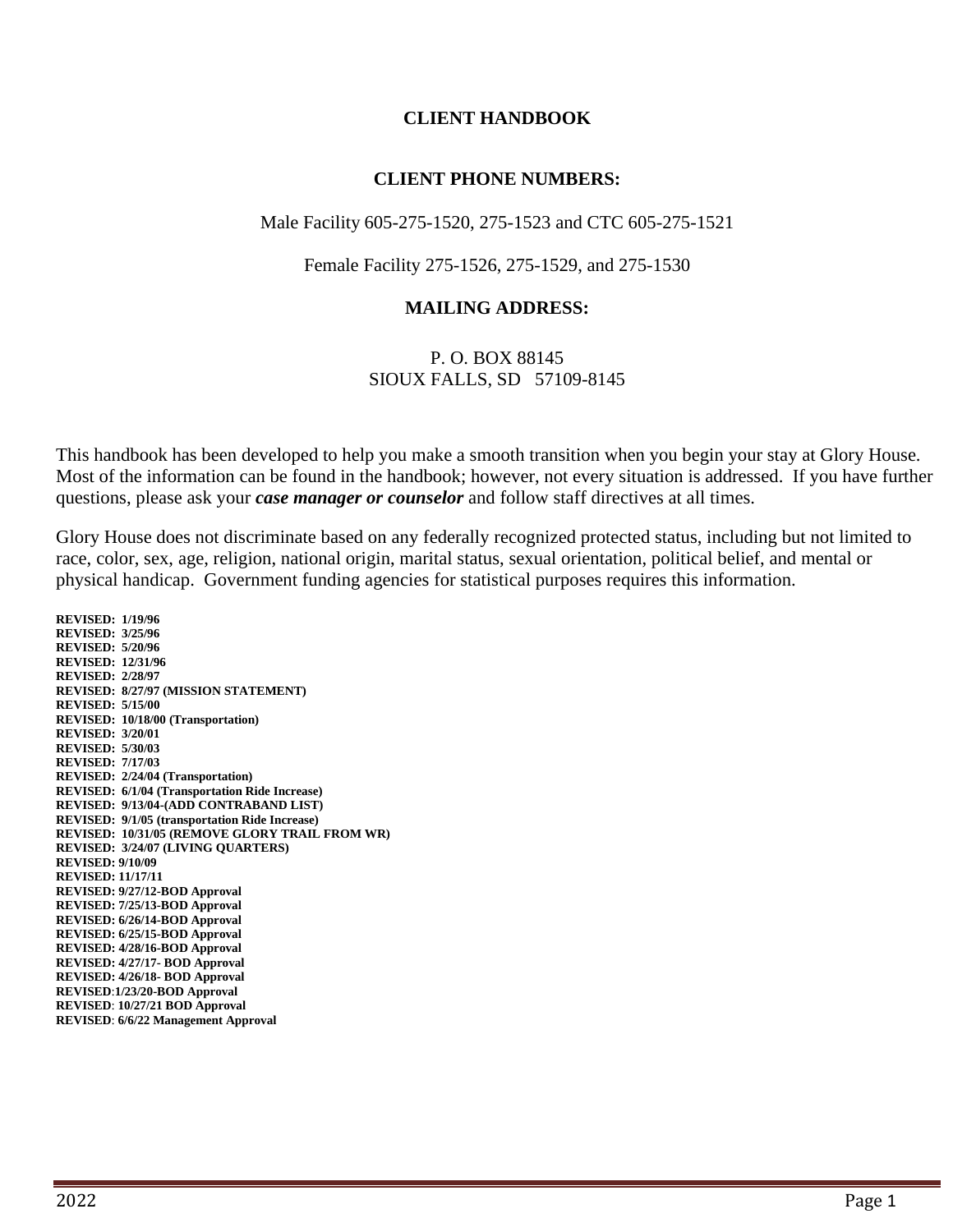| <b>SECTION I-INTRODUCTION</b>       |                         | 3 |
|-------------------------------------|-------------------------|---|
| <b>MISSION STATEMENT</b>            | 3                       |   |
| <b>THE BEGINNING</b>                | $\overline{\mathbf{4}}$ |   |
| <b>PHILOSOPHY</b>                   | 5                       |   |
| <b>WELCOMING STATEMENT</b>          | 5                       |   |
| <b>CONFIDENTIALITY</b>              | 6                       |   |
| <b>REQUIRED ITEMS AT ADMISSION</b>  | 7                       |   |
| <b>SECTION II-ENVIRONMENT</b>       |                         | 8 |
| <b>FIRE SAFETY</b>                  | 8                       |   |
| <b>EVACUATION PLAN</b>              | 8                       |   |
| <b>SEVERE WEATHER</b>               | 8                       |   |
| <b>SECTION III-PROGRAM</b>          |                         | 8 |
| <b>GLORY HOUSE GUIDELINES</b>       | 9                       |   |
| <b>CLIENT DISCIPLINE</b>            | $9 - 10$                |   |
| <b>CLIENT SEARCHES</b>              | 10                      |   |
| <b>PASSES</b>                       | 11                      |   |
| <b>LIVING QUARTERS</b>              | 12                      |   |
| <b>TELEPHONE PRIVILEGES</b>         | 12                      |   |
| <b>DRESS CODE/HYGIENE</b>           | 12                      |   |
| <b>LAUNDRY</b>                      | 12                      |   |
| <b>MAIL</b>                         | 12                      |   |
| <b>MONEY MANAGEMENT</b>             | 13                      |   |
| <b>CONTRACTUAL FEE FOR SERVICES</b> | 14                      |   |
| PERSONAL PROPERTY                   | 15                      |   |
| <b>CLIENT DETAILS</b>               | 16                      |   |
| <b>MEALS/SMOKING</b>                | <b>16</b>               |   |
| <b>VISITORS</b>                     | 17                      |   |
| <b>ALCOHOL/DRUG TESTING</b>         | 18                      |   |
| <b>MEDICATIONS</b>                  | 18                      |   |
| <b>EMPLOYMENT</b>                   | $19 - 20$               |   |
| <b>TRANSPORTATION</b>               | 20                      |   |
| <b>CLIENT DRIVING/VEHICLES</b>      | 20                      |   |
| <b>TREATMENT PROGRAMS</b>           | 20                      |   |
| <b>CLIENT RIGHTS</b>                | 21                      |   |
| <b>CLIENT GRIEVANCE/CD NOTE</b>     | $22 - 23$               |   |
| <b>CLIENT COUNCIL</b>               | 24                      |   |
| <b>CLIENT REWARD SYSTEM</b>         | 25                      |   |
| <b>PROGRESSIVE DISCIPLINE</b>       | 25                      |   |
| <b>RULE INFRACTION</b>              | 26                      |   |
| <b>CONTRABAND ITEMS</b>             | 27                      |   |
| <b>LEVEL SYSTEM</b>                 | 28                      |   |
| <b>PREA</b>                         | 29-33                   |   |
| <b>GLORY TRAIL</b>                  | 34                      |   |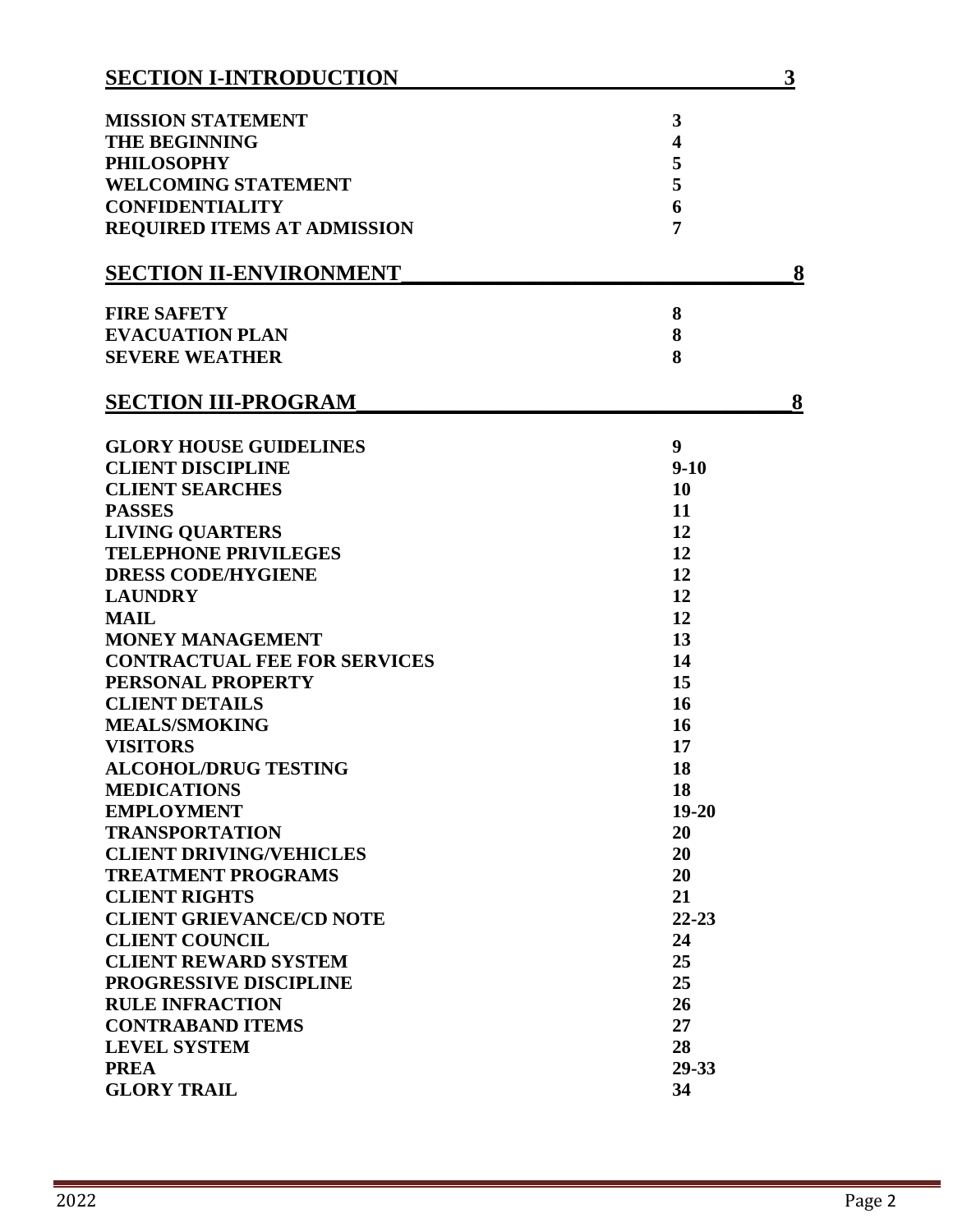### **SECTION I-INTRODUCTION**

#### **MISSION STATEMENT**

Helping people claim their lives with Christian compassion, resources, and support.

#### **OUR VALUES**

#### **Compassion**

Kindness, Empathy, Encouragement, Mercy

#### **Competence**

Knowledgeable, Organized, Efficient, Level-headed

### **Commitment**

Honesty, Faith, Loyalty, Truth-telling

#### **Consistency**

Fair, Dependable, Balanced, Brave

### **Confidence**

Motivated, Responsible, Driven, Empowering

### **OUR VISION**

With Divine Guidance, every client is met with compassion and respect, accepted wherever they are and offered opportunities to grow.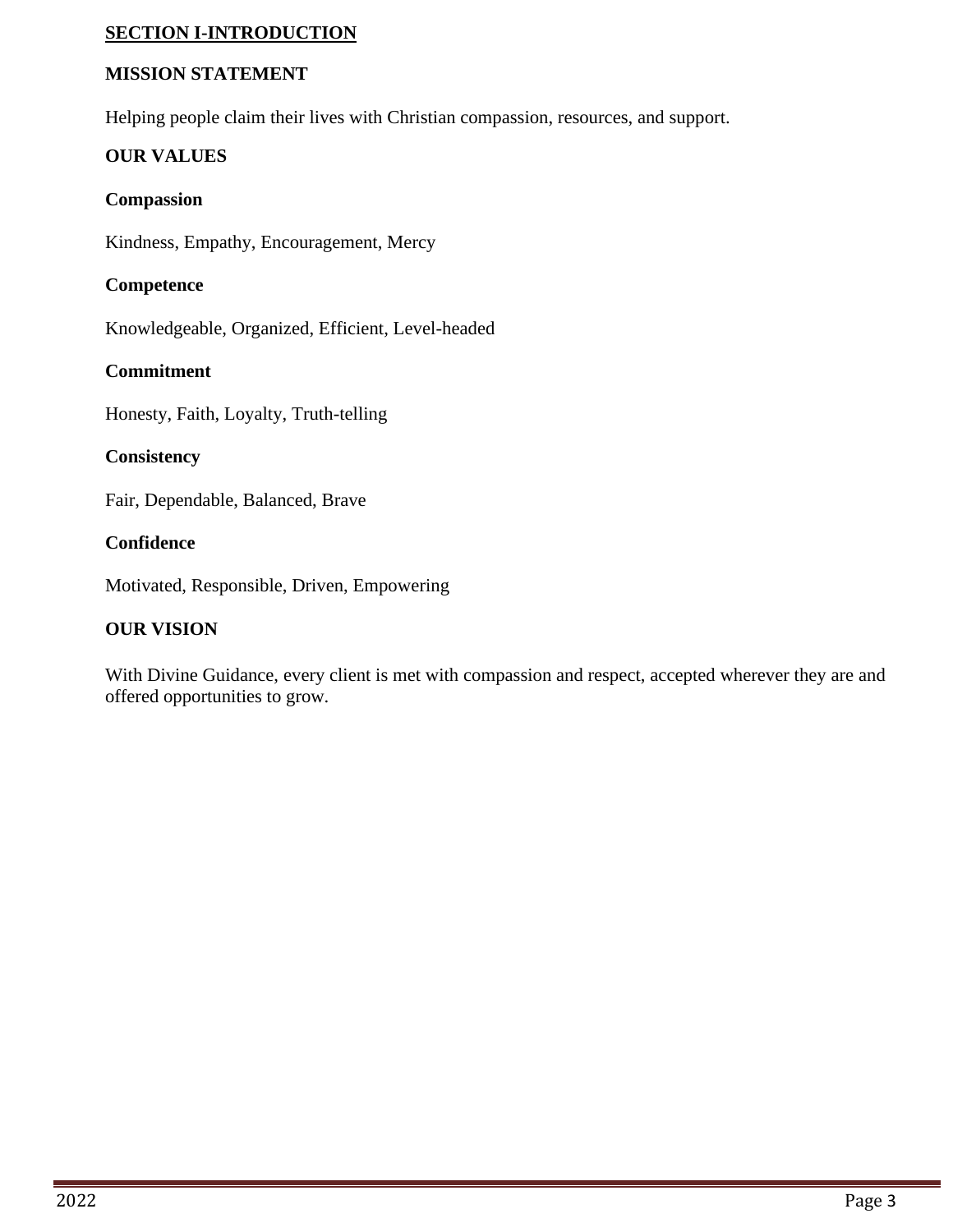# **THE BEGINNING**

The Glory House came into being when concerned church members learned of the struggles people being released from jails and prisons did not have any support in the community. On faith and **lead by Roger Fredrikson**, a member of the church rented a rambling old house downtown Sioux Falls 220 S. Williams and two days later she called the minister told him, "I have your halfway house." After several months of meetings, the deciding members of the church approved this venture on April 4, 1968 the same day Martin Luther King Jr. was killed. One of the church members was playing a song on the piano, "Battle Hymn of the Republic" and the members started singing. After this, one of the members said there can only be one name, Glory House. Following this, a Board of Directors was established and with much help from invested people, the old house was cleaned up and furnished.

On June 2, 1968, a couple along with their four daughters came to Sioux Falls from Kansas to help men who were willing to invest themselves at the house. The first resident arrived on July 7, 1968. The men were those released from prison or jail with little support in the community.

The need for a new house was evident to serve others in the community. Plans to build a new Glory House began. With donated land from a generous donor and donations from the community, the new house was constructed at 4000 S. West the current location. In October 1975, the new house was open.

In 2004, Glory House expanded with the annex allowing increased space for professional offices resulting with increase bed space in the existing building.

In 2008 with generous donations from community members, Sands Freedom Center opened. The Sands Freedom Center is a housing unit for female clients seeking treatment.

**In 2019 with generous community support and collaboration with Lloyd Property Management, Glory House opened 25 efficiency apartment units.**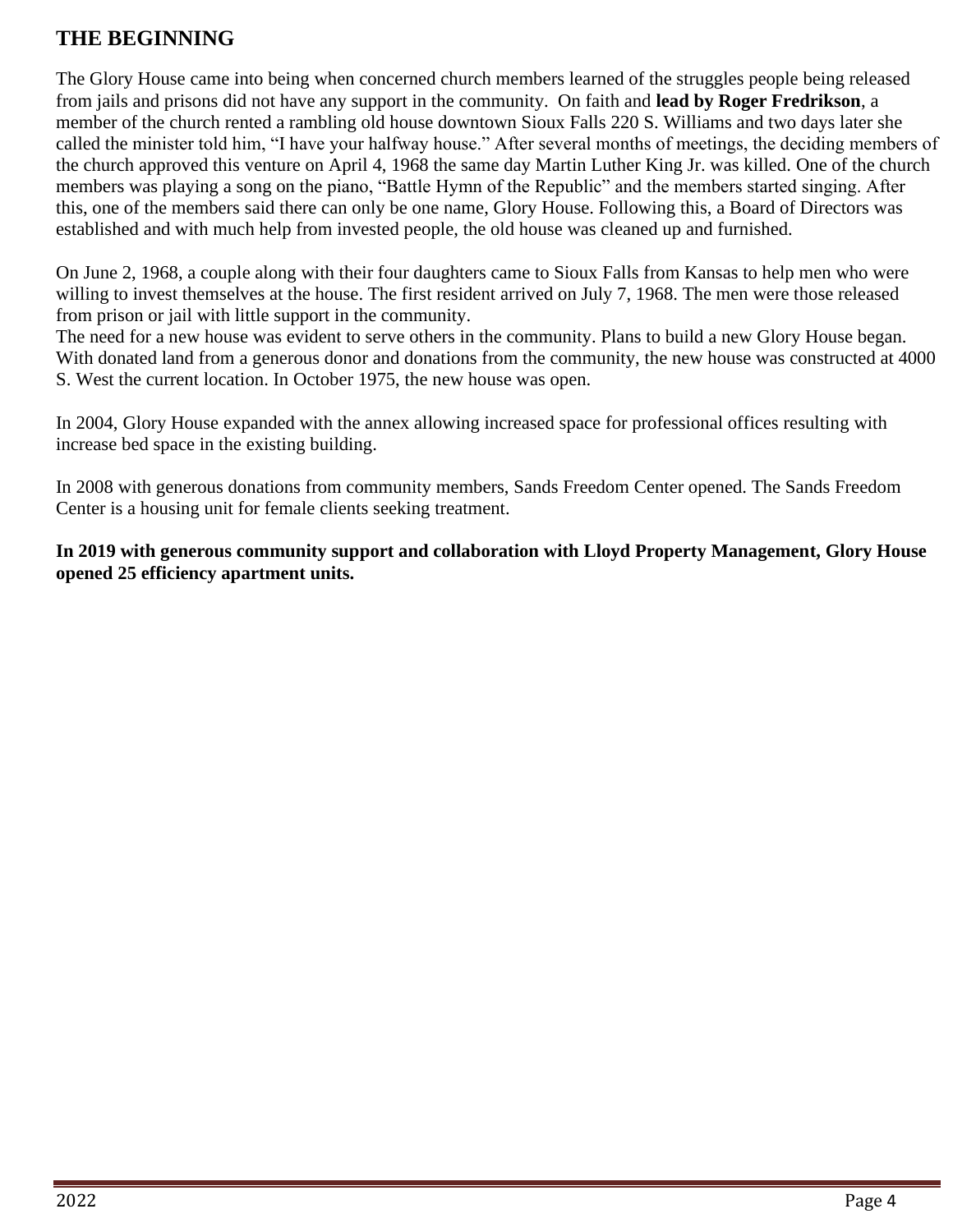# **PHILOSOPHY**

The Glory House provides programs that are responsive to the unique and collective needs of individuals, families, and the community. The programs are developed utilizing Evidenced Based Practices. These programs focus on solving problems due to substance abuse, mental health disorders, irresponsible thinking patterns, or criminal offenses to the community. Programs develop life skills, problem solving skills, and positive recovery skills, helping individuals and families. Restoration of relationships occurs when offenders participate in programs such as restitution payments, community service, and victim reconciliation. Glory House works cooperatively with other community programs that provide opportunities for offenders to be accountable. Pro-social behavior is encouraged through individual and group counseling, spiritual exploration, substance abuse counseling, mental health counseling, employment, and community service. Individuals are encouraged to make responsible choices which foster healthy, independent community living.

Participants in Glory House programs represent an array of cultures, personalities, attitudes, and beliefs. It is believed that each individual is of unique value and worth and deserves to be treated with dignity. Considering each person's background and needs, individual plans facilitate the development of spiritual and pro-social community values and behavior.

After participation in Glory House programs, individuals will be better prepared to lead a balanced and accountable lifestyle. This lifestyle will be demonstrated through constructive life skills, spiritual awareness, healthy relationships, a life of sobriety, use of support systems, financial independence, and respect for authority, and freedom from crime.

# **WELCOMING POLICY**

Glory House understands and is committed to provide multifaceted **client** services. The foundations of our programs include the possibility that any and all of the individuals that pass through our doors may have these conditions relating to substance abuse, and mental health.

We have embraced a philosophy of dual recovery. We believe that successful treatment integration is essential if individuals with co-occurring substance abuse and mental health conditions are to be successful in their treatment and recovery.

Our policies and procedures are designed to meet the needs of acute mental health risk and to arrange appropriate interventions. We provide screening, assessment, and referrals. Our treatment planning takes into account the necessity of integrated treatment goals through the continuum of care which accommodates the treatment recommendations for multiple conditions. Our counselors work with the client, as well as the client's family, friends, and others close to them, to increase their understanding of substance abuse, alcohol, and mental health issues. By providing them with information, education, and resources, their ability to support the client's recovery process is strengthened.

Glory House is fully committed to providing services through competent staff. **We believe in providing** ongoing staff training and clinical supervision by qualified clinicians. Our staff works directly with the treatment **challenges** specific to individuals with co-occurring conditions such as medication compliance, mental health symptoms and the risk of relapse, and information, education and techniques for managing symptoms without using substances. We communicate and collaborate with providers to give our clients unified messages about treatment. We believe in the importance of advocacy and support at every level of treatment and recovery for clients.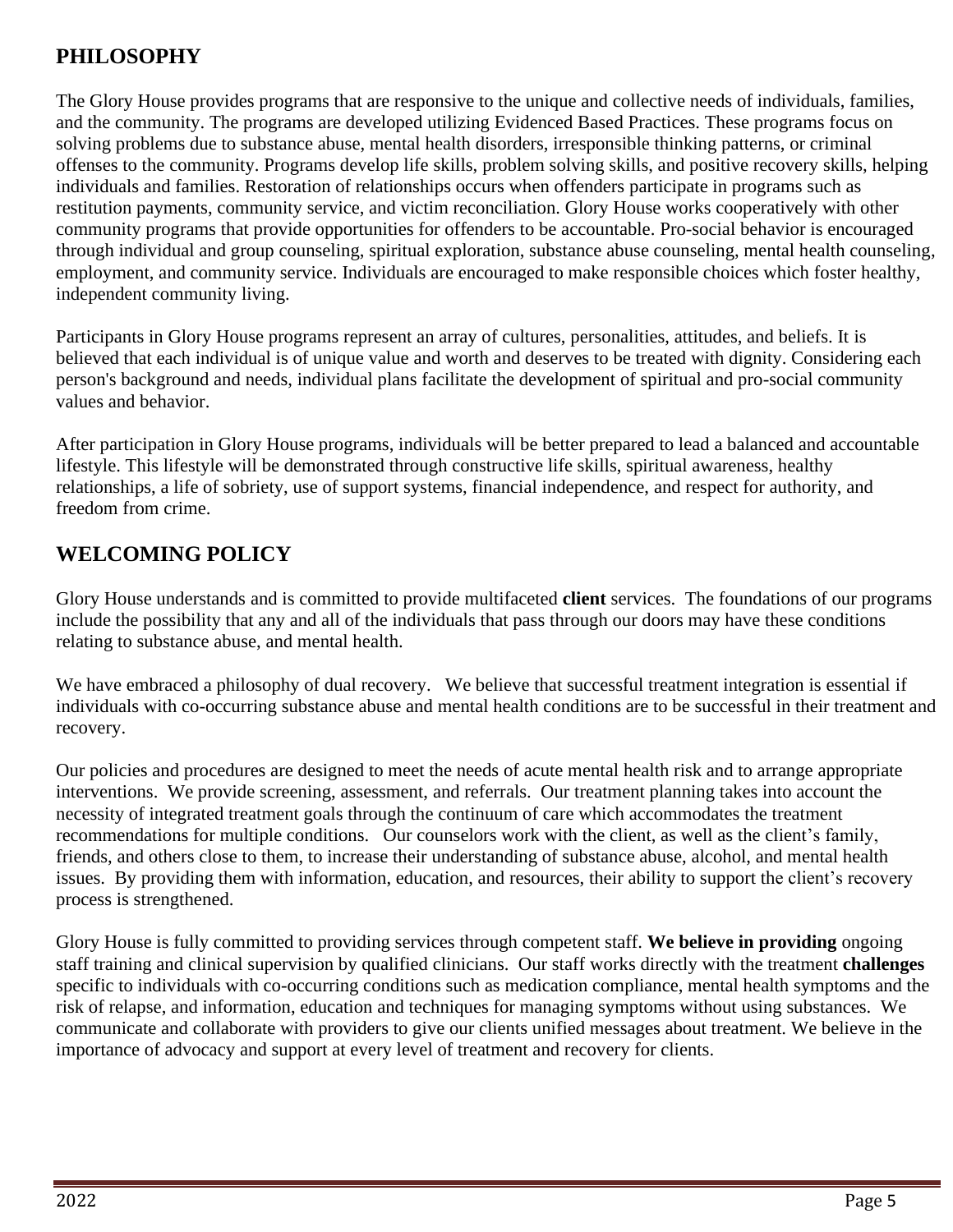#### **CONFIDENTIALITY OF ALCOHOL AND DRUG ABUSE RECORDS**

Federal law and regulations protect the confidentiality of client records maintained by this program. Generally, the program may not divulge any information that a client attends the program, or disclose any information identifying a client as an alcohol or drug abuser, unless:

- The client consents in writing.
- The disclosure is allowed by a court order; or,
- The disclosure is made to medical personnel in a medical emergency or to qualified personnel for research, audit, or program evaluation.
- Cooperation with Law Enforcement if client is involved in law violations of immediate needs

Violation of the Federal law and regulations by Glory House is a crime. Suspected violations may be reported to appropriate authorities in accordance with Federal regulations.

Federal law and regulations do not protect any information about a crime committed by a client either in the program or against any person who works for the program or about any threat to commit such a crime.

Federal law and regulations do not protect any information about suspected child abuse or neglect from being reported under state law to appropriate state or local authorities.

(See 42 U.S.C. 290dd-3 and 42 U.S.C. 290ee-3 for Federal laws and 42 CFR Part 2 for Federal regulations.)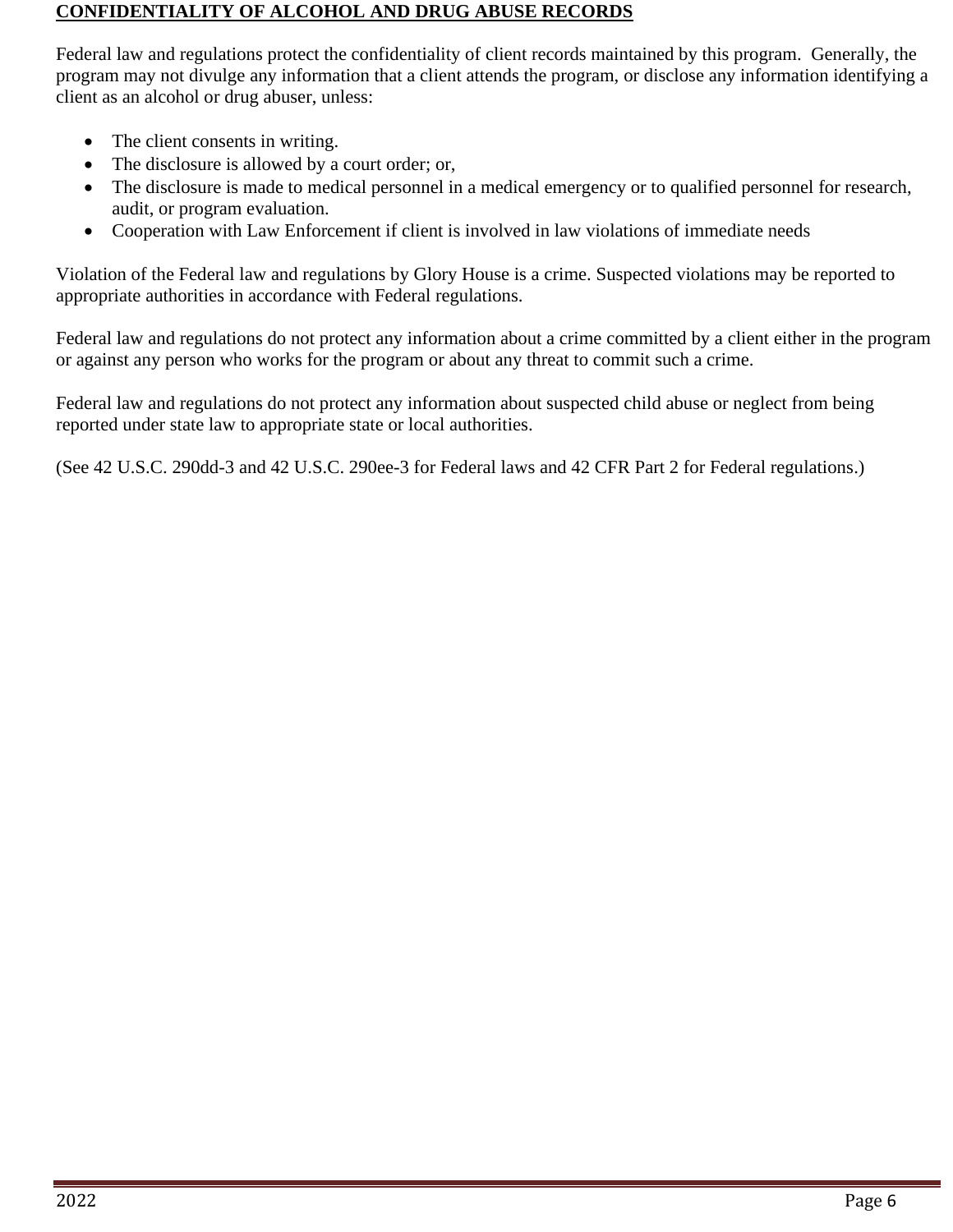### **REQUIRED ITEMS AT ADMISSION:**

New clients shall bring the following items: Social Security Card, driver's license or a state issued identification. These items are essential for assistance at South Dakota Department of Labor as well as employment eligibility to work in the U.S. or proof of US citizenship to employers. Additionally, bring work boots, and clothing suitable for the season and for any employment purposes. If available, bring an alarm clock, house slippers, and laundry bag. If, upon your arrival, you do not have these items they will be issued to you and an amount charged to your account**.** If identification cards are not available at the time or admission, Case Managers will assist in obtaining.

A record of a current physical (within the last 90 days) is requested prior to arrival. When required by contractual agreement, a physical will be completed no later than 5 calendar days after admission. Indigent clients will be referred to the South Dakota Department of Health or other no/low cost local clinic

If a physical cannot be completed within 5 days after admission due to lack of community resources, that will be documented in the file. Indigent clients will be referred to the South Dakota Department of Health or other no/low cost local clinic.

Clients will be screened for TB within 24 hours of admission by the client support technicians. If during the last three months clients have experienced an unexplained fever, weight loss, chronic cough or night sweats, they should be rapidly evaluated for possible active tuberculosis disease. If active tuberculosis is suspected or confirmed, the client should be immediately placed on multiple anti-TB medications and placed in respiratory isolation if institutionalized. Glory House cannot provide required respiratory isolation. Therefore, the client will be referred elsewhere if active TB is confirmed.

Staff will verify with the health care professional to assure that suspected or confirmed tuberculosis cases or infection cases have been reported to the South Dakota Department of Health.

## *Covid practices outlined by CDC, or local Department of Health will be followed.*

To report cases (as above) or for more information, contact:

### **SOUTH DAKOTA DEPARTMENT OF HEALTH CENTRAL ADMINISTRATIVE OFFICE**

South Dakota Department of Health Office of Communicable Disease Prevention & Control Tuberculosis Control Program 445 E. Capitol Ave. Pierre, SD 57501-3185 Telephone: 773-3364 or 1-800-592-1861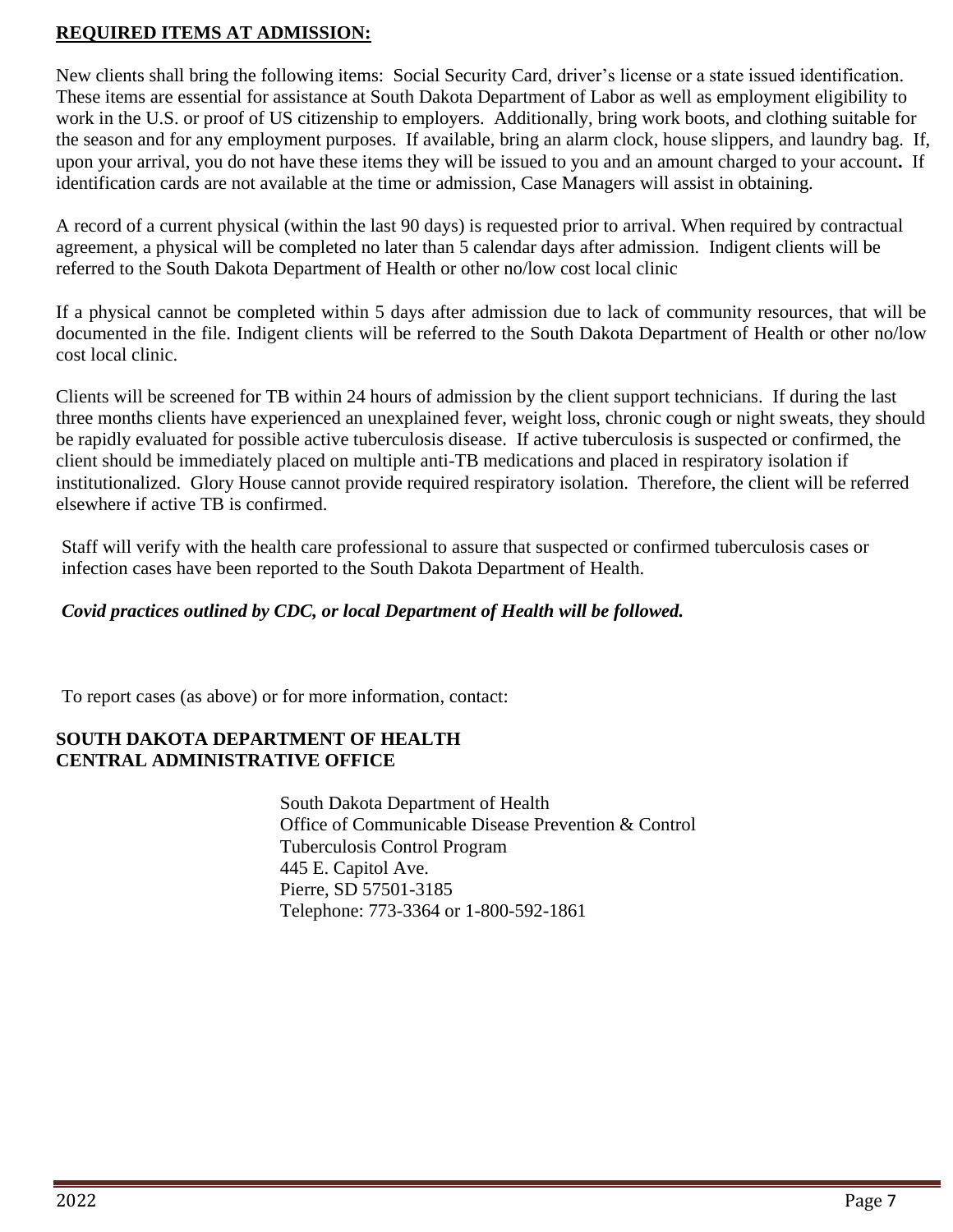# **SECTION II-ENVIRONMENT**

### **FIRE SAFETY**

It is Glory House policy to maintain an environment free from fire hazards and to meet all state and federal fire safety codes.

### **EVACUATION PLAN**

Evacuation routes are posted prominently on each level of the buildings near exits**.** When possible, clients will close their own windows and doors. Fire doors close automatically when the alarm sounds. When the fire alarm sounds in the buildings, all male clients and staff will report directly to the northwest parking lot in front of the garages using the most direct route available. When the fire alarm sounds at the SFC, all female clients and staff of the Sands Freedom Center will report directly to the far west side of the parking lot in front of the Sands Freedom Center. When the fire alarm sounds at the Annex, all staff and any clients will evacuate and report directly to the northwest parking lot in front of the garage. If the fire alarm sounds, all staff and clients will report near the parking lot in the southeast corner, and staff will contact 911 if not already dispatched. Contact will then be made to Glory House for assistance. All clients are expected to evacuate as quickly as possible. Failure to evacuate will result in a rule infraction severe III, as this is a very important fire safety requirement.

Clients who are hearing impaired and handicapped will be notified personally **if feasible**. Hearing impaired individuals have a strobe light in their rooms.

Once the building has been evacuated, all clients and staff are accounted for, and the time noted, the Glory House staff gives an 'all clear' signal. Evacuation should be completed within **five minutes**.

### **SEVERE WEATHER**

For protection against severe weather such as tornadoes, thunderstorms and blizzards, the Glory House will keep a weather radio for updated reports to ensure the safety of clients and staff. Glory House will plan ahead to ensure that all clients and staff are accounted for and have a safe place or reliable transportation arranged prior to the onset of the severe weather.

### **TORNADOES**

Tornado drills *maybe* be held periodically during tornado season from April through October. The air horn siren signals a tornado warning or drill. If there is a tornado warning or drill and the tornado is approaching, male clients and staff will go to the lower level east hall of the men's unit. Clients living in rooms B-2 through B-7 may remain in their rooms and will sit on lower bunks with pillows over their heads. Women clients and staff will go to the hallway in the lower level of the Sands Freedom Center. They will take pillows or cushions with them for protection and be seated, facing the wall with pillows over their heads. All other staff and clients will sit in the hallway facing the wall with pillows over their heads. Staff and clients in the Annex will report to the basement hallway. Staff and clients at will remain in the building away from windows and doors until an all clear is issued from the NWS (National Weather Service). Everyone will remain in this position until weather radios announce that the warning is over. Staff on duty will have weather radios with them until an all clear is issued. During a tornado warning, the Glory House will not provide transportation.

All staff operating vehicles will be aware of locations of severe weather shelters.

### **SEVERE THUNDERSTORM WARNING**

All clients and staff will remain inside the building or inside a vehicle during thunderstorm warnings. Avoid use of the telephones, showers, and stay away from metal objects. Glory House transportation of clients may be canceled until an "all clear" statement is received, or the staff determine that it is safe to transport.

### **BLIZZARDS**

Glory House transportation of clients may be canceled until such time as reasonable, safe road conditions exist; thus, CST staff will attempt to notify clients of blizzard warnings so they can make arrangements in advance to avoid being stranded away from the facility. If a wind chill advisory is issued by NWS (National Weather Service) and the only method of transportation is walk or bike, *it is recommended clients have alternative form of transportation*. If the Sioux Falls transit is not operating due to weather, Glory House will not transport.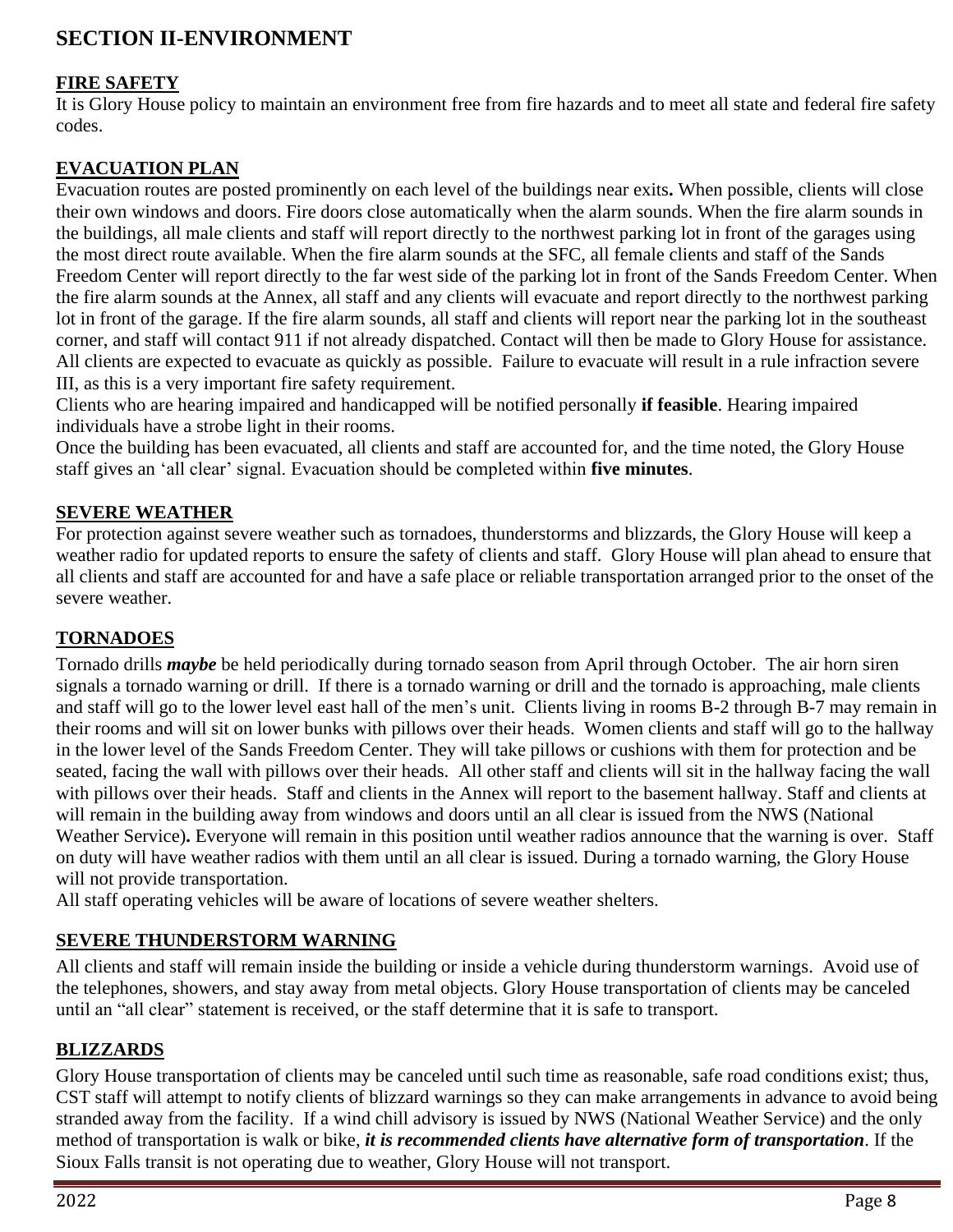# **SECTION III-PROGRAM**

### **GLORY HOUSE GUIDELINES**

The following guidelines must be adhered to while you are a client of Glory House. Individuals who disregard these guidelines are reported to placement officials for their consideration. This could result in restriction, loss of privileges, or removal from Glory House.

- Clients are required to be at Glory House and programming at all scheduled times.
- While at Glory House, clients are expected to be employed full time in order to meet financial obligations, but not to the exclusion of programming. Exceptions to this are approved on a case by case basis.
- Use of alcohol, drugs or gambling is not allowed. Presence in alcohol or gambling related establishments is not permitted in most instances.
- Clients are expected to respect other people and property at Glory House and in the community.
- Food and beverages are only allowed in designated eating areas, but storage is not allowed.
- Clients are required to punch out, using the time clock, any time they leave Glory House property, and to punch in upon return. *The hard-card must be completed entirely, and it is the client's responsibility to ensure the staff member has authorized by initialing the hard-card in the client's presence before departing.*
- Any form of physical contact or forms of manipulation, intimidation, or threatening behaviors may be grounds for immediate removal from the program unless persons involved were a victim of a PREA violation.
- I am responsible to follow the Glory House Client Handbook and agree to do so.

### **CLIENT DISCIPLINE**

All clients are expected to abide by the Glory House Guidelines, all city ordinances, state and federal laws. Procedures have been established to encourage client accountability, to handle disruptive behavior, and to provide accountability for violations of house guidelines. It is the policy of the Board of Directors to treat individuals in a respectful and humane manner, taking into account individual client differences, while maintaining a wholesome and therapeutic environment for all clients and staff.

At the time of admission, staff will review the guidelines, client handbook, and specific rules relative to legal status with each client. The client will sign that he/she understands the material, and a copy of this verification will be placed in the case file.

*If there are infractions of the guidelines, staff will log the behavior. Staff will work with the client to resolve the behavior and thinking patterns through exploring and identifying effective coping skills and tools. Termination may result in serious non-compliance of program guidelines.*

### **SERIOUS BEHAVIOR INCIDENTS**

The staff person involved or staff that witnesses the situation will document this on an incident report. Staff will investigate the incident and report to the manager on duty. In certain cases, depending on the legal status, the referral agency is notified prior to determination of consequences. The discipline imposed is designed to fit the infraction as closely as possible. The client will be informed of the action through a written report and provide their signature that this was received.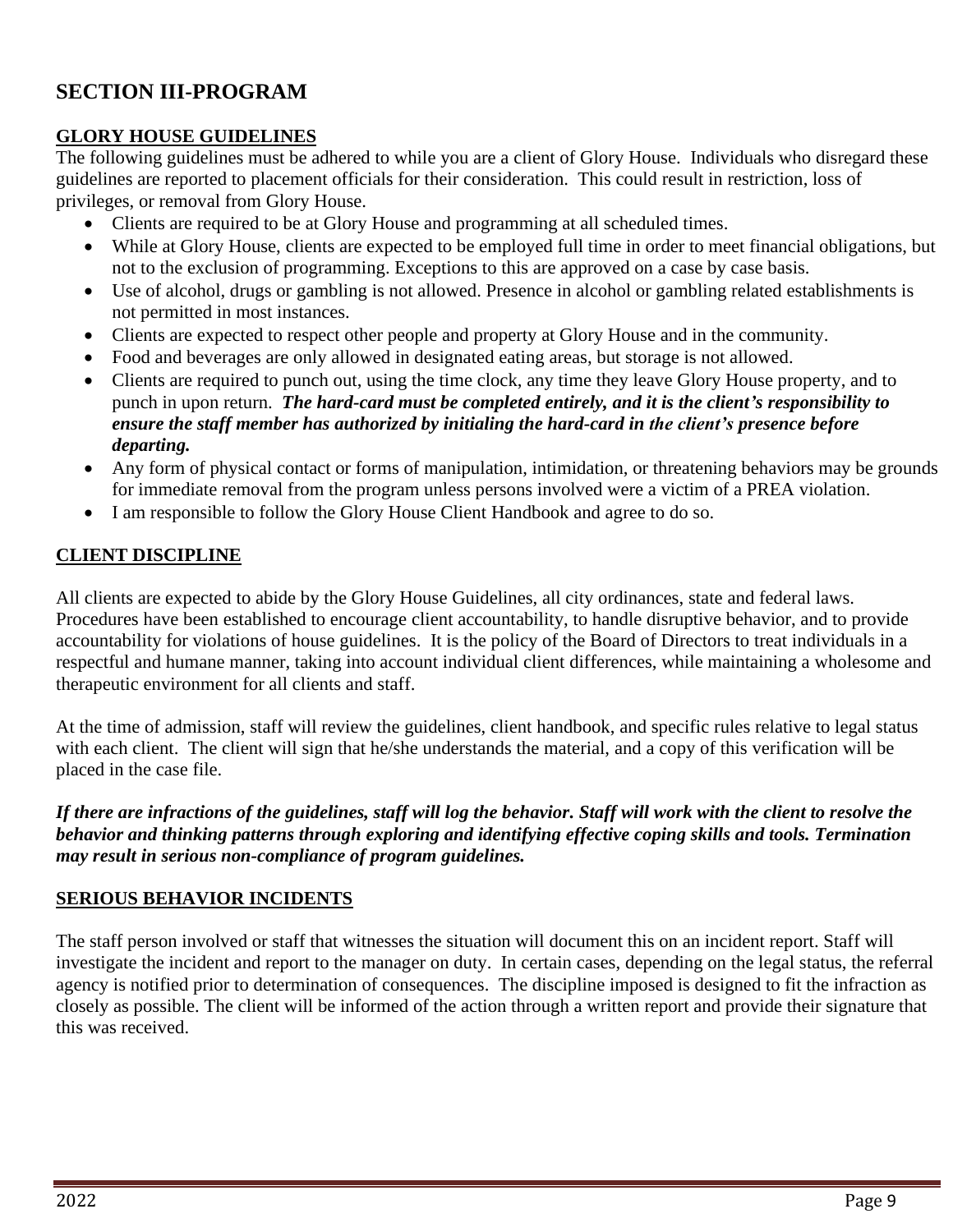### **HARASSMENT AND CONDUCT**

Harassment of other clients and disregard for their privacy and comfort is not tolerated. Use of gang signs, abusive language or acting in an insubordinate manner to staff is totally unacceptable behavior. Profanity, boisterous talk, music with inappropriate lyrics and/or profanity, etc, gambling, pornographic materials/sexually explicit, fighting, drinking, drug use, or disruptive behavior is not acceptable.

### **THREATS**

Threats are not tolerated. This includes, but not limited to:

- Challenging authority.
- Grabbing or invading personal space.
- *Threatening gestures or physical aggression*.
- Raising the voice or using profanity in an intimidating manner.

If an individual affected feels threatened, intimidated, or violated personally, the behavior will be considered a threat; this includes employee, volunteer, intern or client. An incident report will be written, if there is a threat and immediate action taken.

### **PHYSICAL CONTACT**

There is a no physical contact rule which would include any form of touching. Staff and clients will act appropriately and responsibly at all times. Infractions may result in a no contact contract or termination. Intimate relationships between clients are not allowed. See PREA section for further details.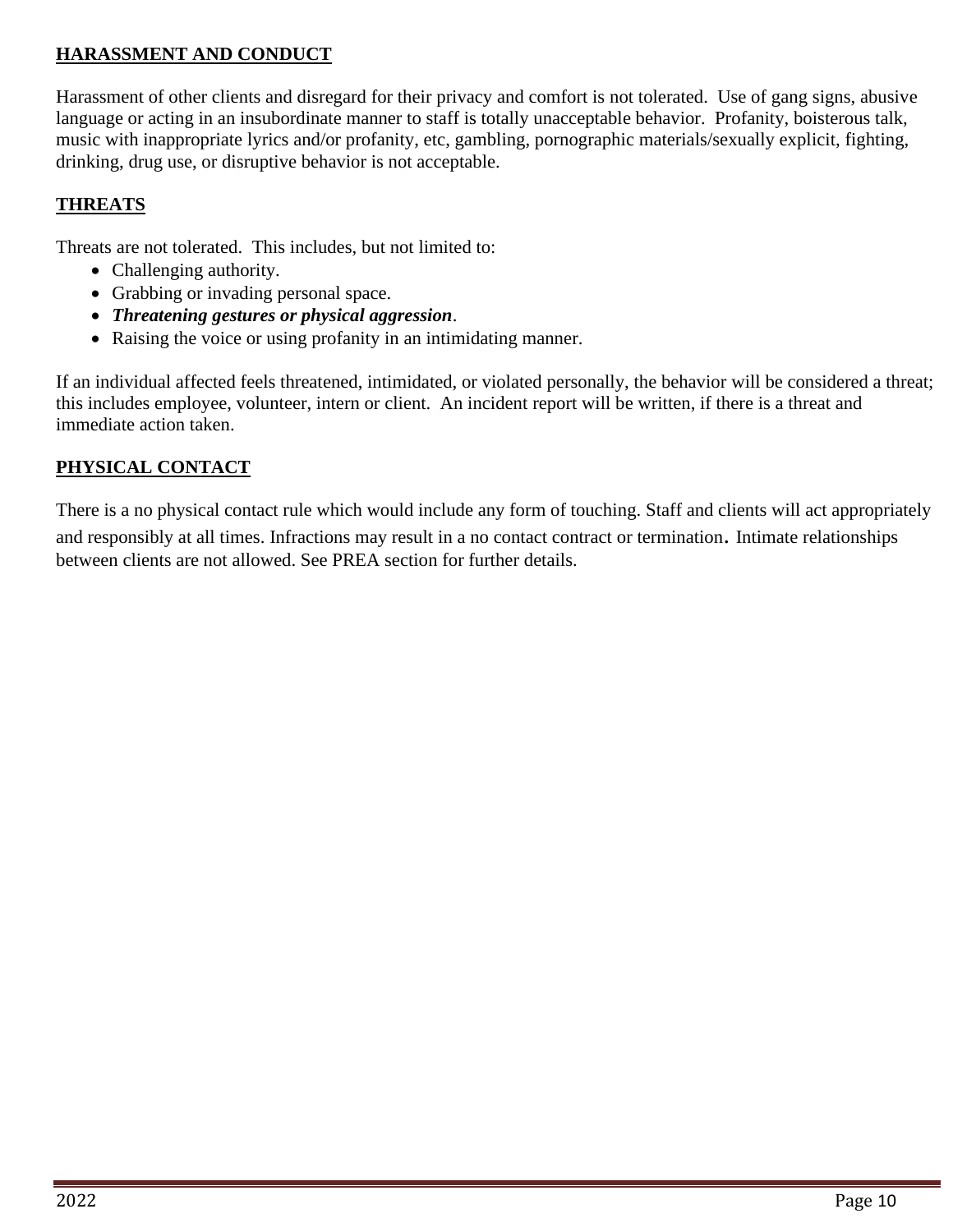### **CLIENT SEARCHES**

Glory House reserves the right to conduct searches of person, room, property*, cell phone*, and vehicles to aid in the control of contraband, and to assure the safety of all clients and staff. Room, property, person, *cell phone*, and vehicle searches will be done randomly per discretion of staff and will be kept to a minimum necessary to ensure the greatest respect for privacy and personal dignity, while still meeting the requirements of funding agencies, and protecting the community.

Searches will be done with two staff members present. A record of such searches and noteworthy findings will be kept. Refer to the Contraband List for prohibited items on page 27**.** If prohibited items are found, the item(s) will be confiscated, and a report will be submitted for staff review and a copy filed in the case record. *The staff confiscating the contraband item(s) will then take appropriate action. Contraband items will be disposed of immediately. Items that have high monetary value may be held/stored for up to 15 days to allow these items to be removed from the facility and failure to comply with this guideline will result in disposal of the item*. Cell phones confiscated will not be released without approval by management or the referral agent. If items or property are illegal or suspected to be illegal, law enforcement will be contacted.

### **PASSES**

Glory House recognizes the therapeutic value of passes for transitional living. Although pass regulations vary according to status, every effort will be made to allow occasional, approved, and purposeful time away from the facility, as deemed appropriate.

Passes must be requested and issued from assigned case managers. Pass may be issued for a variety of purposes that may include medical, housing search, programming, financial, recreational, or family activities. Pass approval is based on referral agency requirements, acceptable behavior, and progress. Refer to Client Privileges page 29 and locate your status.

### **PASS CONDITIONS**

The following are the conditions of any type of pass:

- If you wish to make changes to your pass, you need to speak with the case manager first and if not available, your counselor; if neither are available, no changes will be made to your pass.
- You will ultimately be held responsible for your pass. Should the conditions of your pass be violated*, the client will be directed to return to the facility and appropriate rule infraction will be issued.*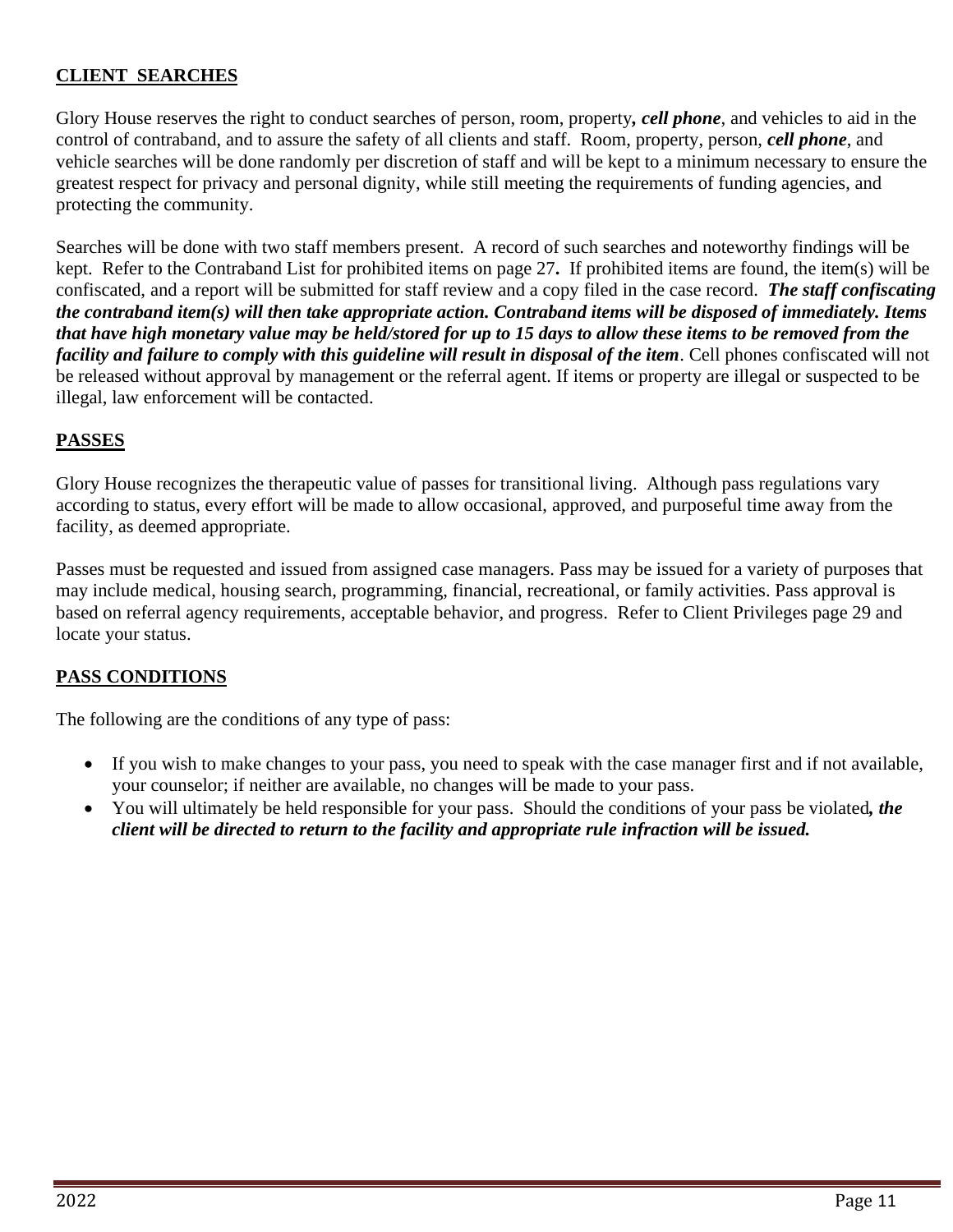### **LIVING QUARTERS**

Your room must be tour ready at all times**.** Your bed must be made neatly. Your clothing hung up or placed in laundry bags (not on bed or floor), prior to your leaving for the day. You are responsible to clean, vacuum, dust and empty the trash daily. You may decorate your living and sleeping quarters with personal possessions. *Pictures or items will be displayed on the bulletin boards, not directly on the wall.* Clients are not allowed in rooms they are not assigned to without staff approval.

The primary entrance for the men's unit is the west door of the men's unit. The primary entrance for the clients including outpatient is the west door at the Sands Freedom Center.

### *Only one client at a time will be allowed outside to smoke between 11:00pm-5:00am. Smoking must occur at least 10 feet from the building in designated areas.*

### **TELEPHONE PRIVILEGES:**

Clients will have access to the courtesy phones from 6:00am to 10:00pm Sunday through Thursday and until 11:00pm on Friday and Saturday. Clients can make long distant calls with a calling card or in some circumstances if program related, the case manager can provide assistance*. For cell phone approval, contact the assigned case manager for process of approval and guidelines.*

### **DRESS CODE**

You are to dress appropriately at all times. Clothing advertising liquor, bars, gang related, motorcycle groups, casinos, gambling or obscenities are not permitted. You are not to wear dirty or ragged clothing or inappropriate dress at any time. Shirts and proper attire are required in house at all times including meals. Bandanas must be multicolored or camouflage. No swimsuits can be worn on the grounds. No short shorts, no low-cut blouses/shirts, no halter tops or spaghetti straps are allowed to be worn on the property. Other clothing may be determined inappropriate by staff. You are not permitted to sleep in your street clothes. No one is allowed to give or receive tattoos or piercings while at Glory House. Haircuts cannot be completed by another client at Glory House. Hair coloring is not allowed on property.

### **PERSONAL HYGIENE**

It is expected that you maintain proper personal hygiene at all times. Failure to comply with these guidelines may result in a hygiene contract. Indigent clients are provided with a limited supply of personal hygiene products.

### **BATHROOMS**

When using the bathrooms, make certain you leave the *toilet*, sink and shower clean. Report any problems with plumbing to staff.

### **LAUNDRY FACILITIES**

Facilities are provided but may not be used after 10:00pm unless permission is granted. Glory House provides linen and laundry soap, but it is your responsibility to launder linens and clothing each week. Indigent clients may receive funds for weekly for laundry—see assigned case manager. A deposit is required when you receive linen. The deposit will be refunded if it is returned washed and dried by you, undamaged the day of discharge.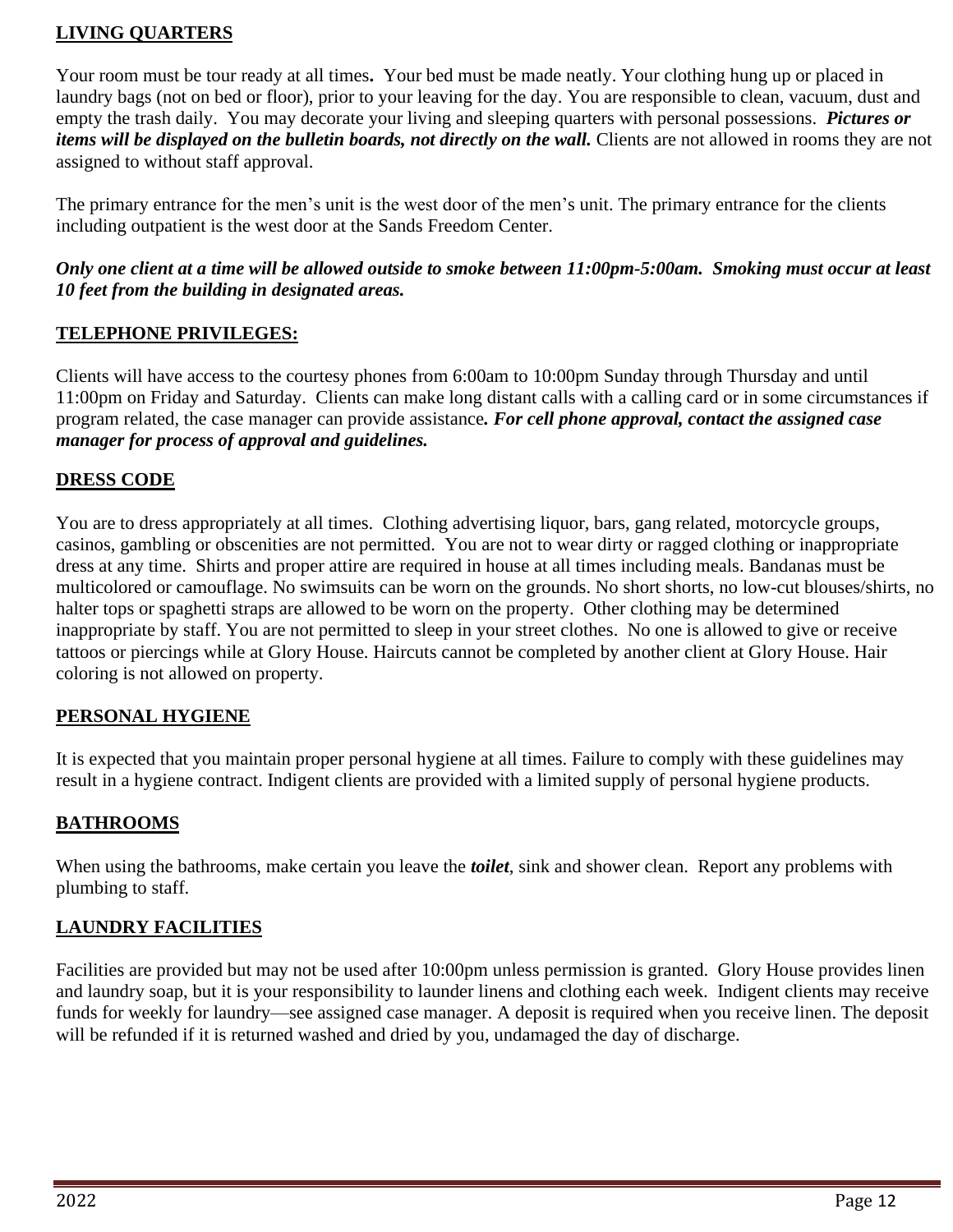### **MAIL**

Mail is picked up Monday through Friday and available at the front desk. When you discharge from Glory House you are required to leave a forwarding address for mail. You need notify anyone sending you mail directly of your change of address as a 'change of address' card from the Post Office will not re-direct your mail. Glory House is considered an institution (similar to a hospital) and change of address cards will not be recognized by the Post Office. If considered indigent, postal funds are available with approval. **Mail will be forwarded after discharge for a period of 30 days.** 

## **MONEY MANAGEMENT**

You are responsible for working out a budget with assigned case manager or assigned counselor and abiding by it to meet your obligations. You are responsible for turning in all income money while a client. Money will be kept in a personal account for your use. Rent is your first obligation. Payment of restitution, fines, legal costs, child support and debts are your next obligations. The client may request a weekly allowance depending on the available funds in your account. If you need to know how much money is in your account, your case manager can secure this information for you. Receipts may be requested at other times.

All requests must be completed and turned into your case manager for approval by Monday night and the checks will be issued on *Thursdays* after 1:00 pm along with a ledger of account. The rent obligation to Glory House will be taken from accounts*. Required reserved funds are based on funding source and individual obligations the assigned case manager will notify you of the amounts. Level IV, and V may be eligible to have outside account with approval given by assigned case manager.*

Upon discharge*, a final close out will be completed within 1 business day or 3 calendar days* if there is a positive balance in the account. Your account will be finalized based on income and charges. Any positive balance will be forwarded to your release address in two to three weeks of discharge.

Money requests may be denied if there are inadequate funds in your account, if earnings are unaccountable, or if you do not have justification for the request. Some requests, such as spousal support, restitution, telephone bills, etc., will be issued directly to the person or company for whom the request is made. If a request is denied or decreased, the client will receive a copy of the request by *Wednesday* morning 9:00am.

There is a money request designated folder at the front desk, and it is the client's responsibility to inform the staff to place it in that blue folder.

Late requests will not be granted unless there are special approval for an emergency.

In the event a check swap is granted*, see the case manager on duty for the release of funds.*

If you have any further questions, you should discuss them with your case manager.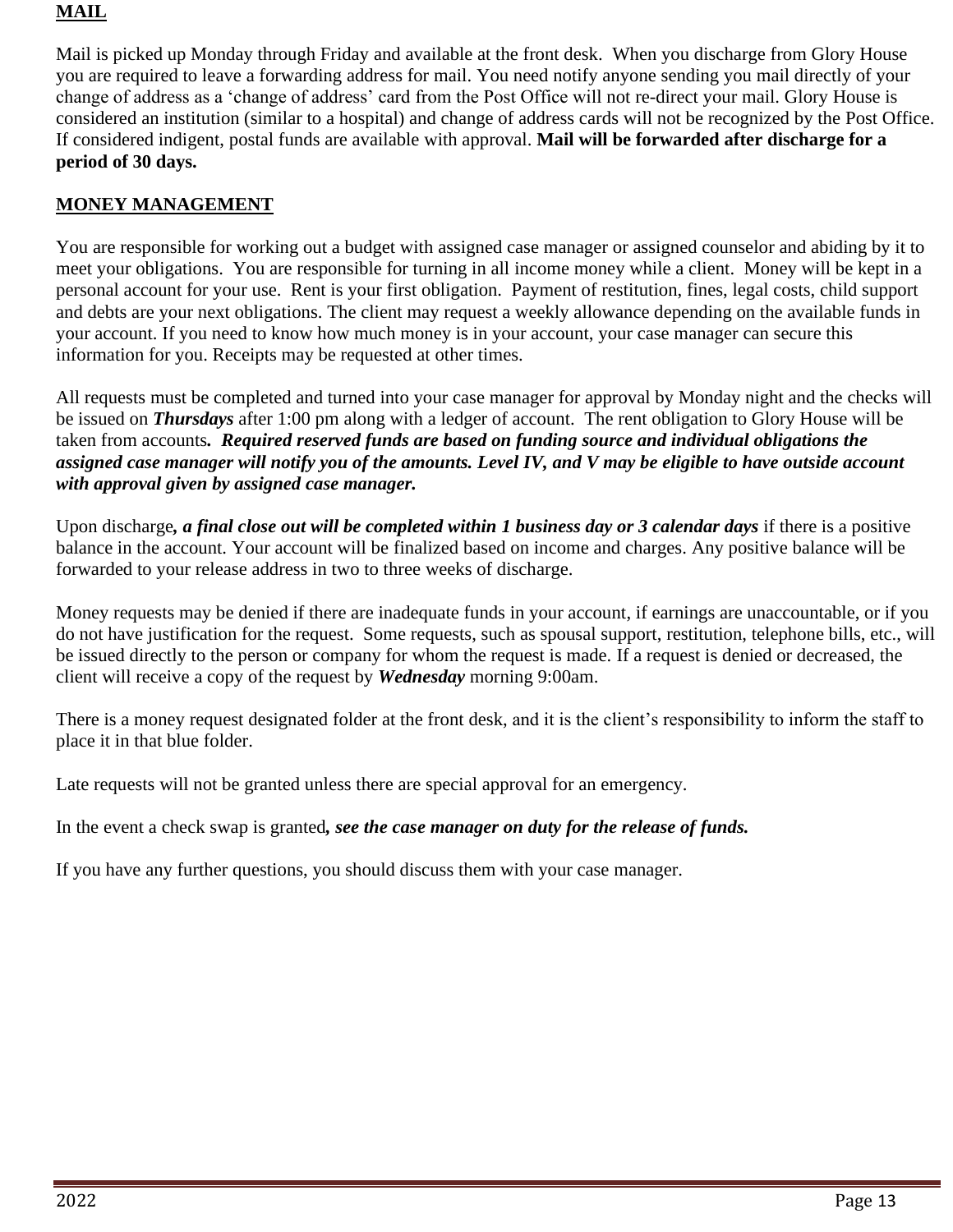## **CONTRACTUAL FEE FOR SERVICES:**

Listed below is the outline for service fees.

| State Parole, IMT,<br><b>CJI, Court Services,</b><br><b>IVC</b> under DSS | CTP                    |
|---------------------------------------------------------------------------|------------------------|
| \$0.00 per day.                                                           | \$12.00 per day.       |
| Deduction begins on                                                       | Deduction begins on    |
| arrival date.                                                             | arrival date.          |
| Deduction on the $1st$                                                    | Deduction on the $1st$ |
| for the entire month.                                                     | for the entire month.  |
| Credit for early                                                          | Credit for early       |
| discharge before $1st$                                                    | discharge before $1st$ |
| of month.                                                                 | of month.              |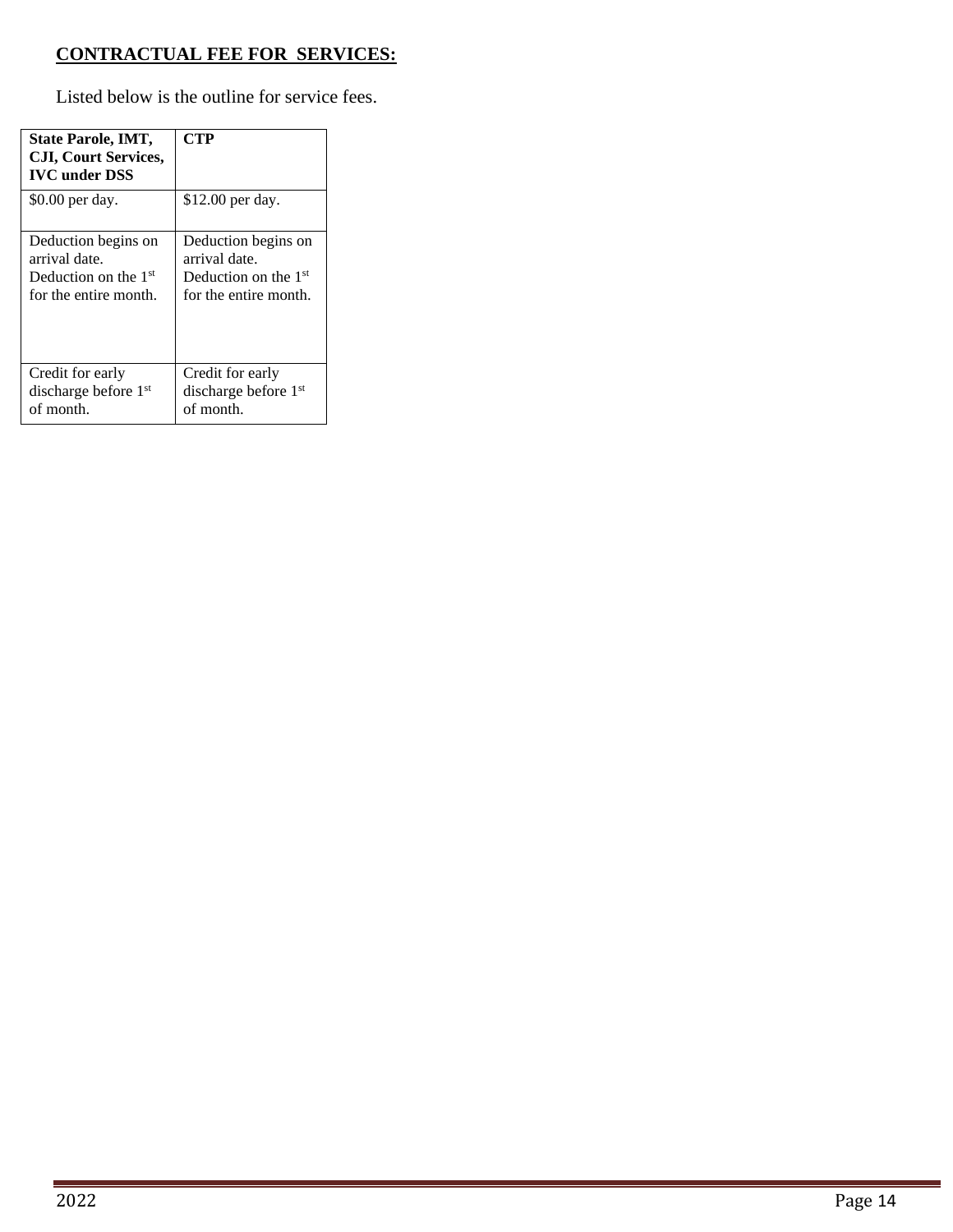### **PERSONAL PROPERTY**

Glory House is not responsible for your personal property during your stay. *Valuables should be secured. If availability, a small, locked unit can be used which are located in a metal unit near the front desk. See Facility Operations Manager for more details. If the key is lost or damaged, there will be a charge*. Headsets are only allowed in rooms and outside. Personal property is not to be loaned, sold, borrowed, or exchanged without the approval of the President, or designee. Effort is made to secure serious valuables. In the event of absconding, the referral agency will be contacted for instructions. In all other cases, the person authorized to claim the belongings will be contacted. Belongings will be disposed of within 15 days after departure, 6 months for identification cards, if they have not been claimed or other arrangements made by the owner or designee. Medication is considered personal property.

Also, refer to Disposition of Property form.

The list below is the maximum property you are allowed to have in your rooms. Glory House will *not* store this in the garage for you. You may rent a storage unit at your own expense.

### **Clothing:**

- 7 Shirts (no low-cut shirts)
- 7 pants/shorts (shorts must be at least mid thigh length or longer)
- 3 Sweatshirts
- 2 Dress outfits
- 1 Jacket
- 1 Winter coat
- 4 Pairs of shoes
- 3 Pajama outfits
- 8-10 underwear
- $2-3 \text{bras}$
- 10 Pairs of socks
- 2 hats/headwear
- $2 -$ Gloves
- 4 Work clothing items
- $2 Belts$

### **Accessories:**

Maximum of 3 each -necklaces -bracelets -earrings -rings -purses - 1 watch

### **Hygiene Items:**

Only 2 bottle/box of all items of hygiene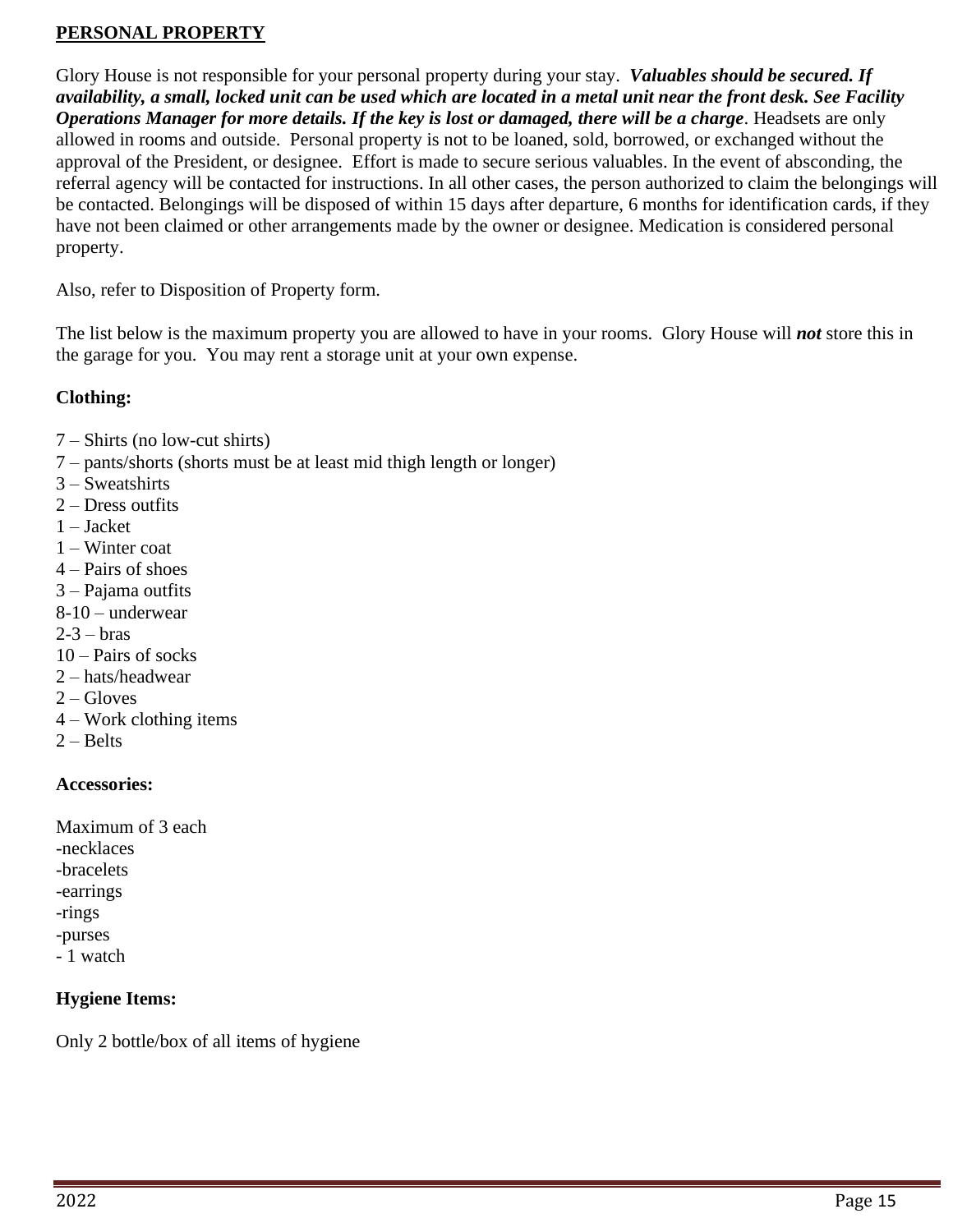### **DAMAGE AND CARE**

Clients are responsible for the care of the house and its equipment such as linens, furniture, carpet and recreational equipment. If any client carelessly ruins equipment, damages house or contents, he/she is responsible for the cost of repairs. In addition to a rule infraction III severe, a *\$50.00* fine, plus costs of repairs, *will* be assessed for any damages to Glory House property.

#### **GLORY HOUSE PROPERTY**

The agency is monitored through staff rounds and surveillance digital recording. No property belonging to Glory House is to be removed from the grounds.

#### **CLIENT DETAILS**

Each client will be assigned a house or yard detail. *Clients who complete details as directed, will be eligible for incentives such as weekly drawings for gift cards or treats*. Most details are to be completed at assigned times on a daily basis. Details are not considered complete until a staff person has inspected the detail, and both client and staff initial in the book. It is the client's responsibility to request that staff inspect the detail. Details must be inspected before leaving the house for program, work or leisure. This is a part of therapeutic daily living skills training. If you are unable to do your detail, it is your responsibility to find a replacement, and notify staff.

Request slips are available for you to request a specific detail. Your requests will be considered as well as your work and programming schedule. Should another client request the same detail, your work schedules will be taken into account to determine who will receive the detail. If you do not fill out a request slip you risk losing your current detail and may be placed in the detail that fits your schedule and is most useful to the house. You are not guaranteed to receive the detail you requested but Glory House will make every effort to assign details as requested.

### **MEALS AND DINING AREA**

Clients are allowed to sign up to reserve a sack lunch or a supper plate if they are out of the facility during that time **and must be eaten** *by the next scheduled meal.* Personal food and beverages will not be allowed to be stored in the dining area or in client rooms. Thermal drink containers are to be used for work purposes only and are not to be stored in your room. No containers of any kind should be taken to and from AA meetings.

Under no circumstances (unless prior approval is given by staff), should clients be in the kitchen unless it is required for house details. The ordered food is allowed during mealtimes, must be eaten *at the time, and not stored*. Options are available for special requests based on medical or religious needs. Client needs to discuss this with their case manager and cooks.

#### **SMOKING**

Smoking is permitted only outside the facility in the designated smoking areas 10 feet from the buildings. Clients are to use the cigarette disposal units. **No use of electronic cigarettes or vapes.** *Smoking inside the facility is prohibited and will result in termination from program.*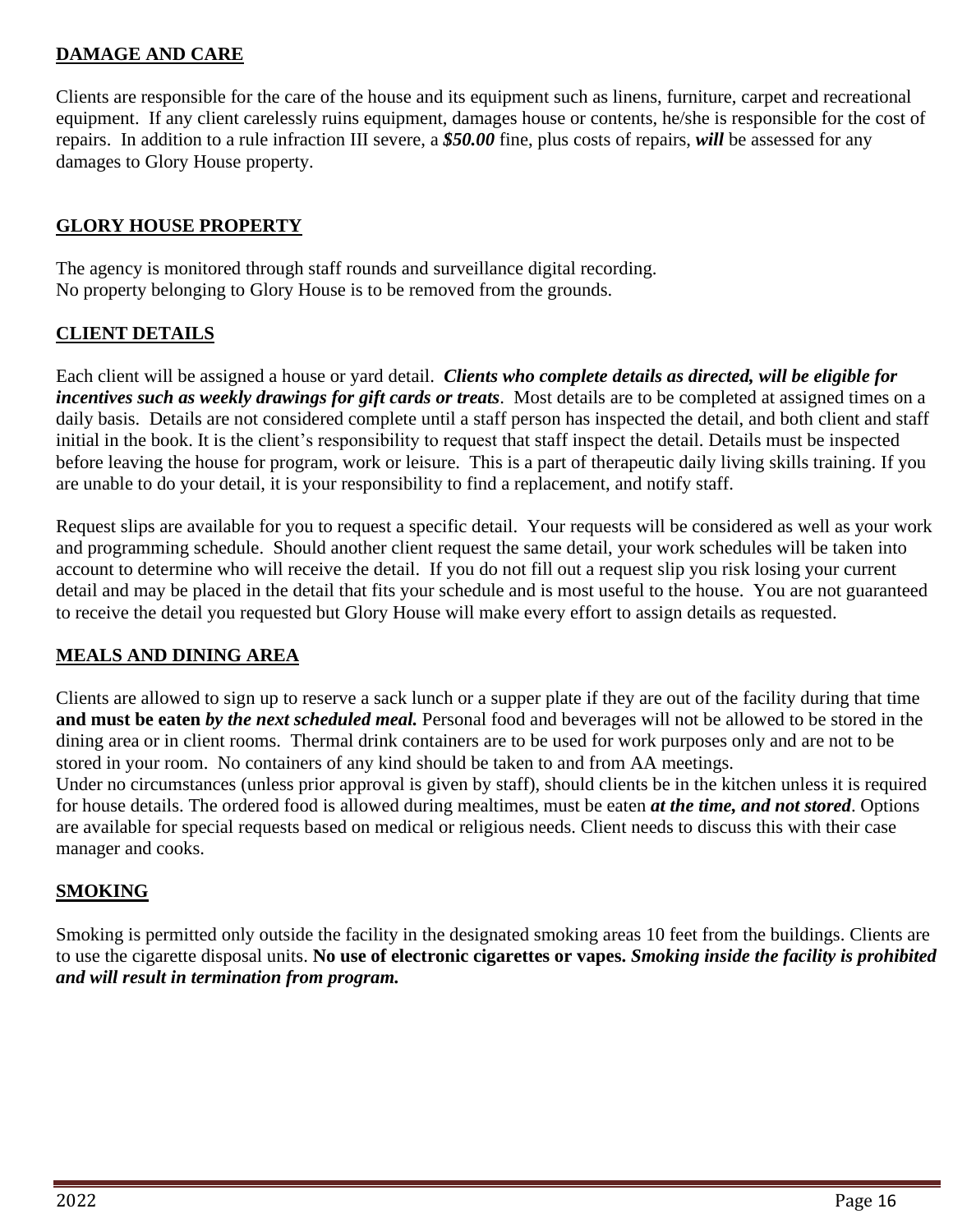### **VISITORS**

Visitors must be on your approved visitor list. All visitors must check in/out on the visitor's logbook. Any visitor 16 years of age and older, must provide identification at the time of visit. Children need to be supervised and under control at all times. Visits are limited to eight persons per client. If any visitor is suspected of drinking or using drugs, they will not be allowed to stay on the premises and will be asked to leave. For this reason, Glory House also reserves the right to administer breathalyzers to any persons visiting Glory House.All visits are to be confined to the upper dining room area and outside, weather permitting. Clients are not allowed to visit in visitor's vehicles. Appropriate touch must be observed with visitors at all times. If observed otherwise, visiting privileges may be discontinued and the visitor asked to leave. Special visits may be granted through counselor or case manager under certain circumstances.

Visiting days and times are as follows:

Friday 7:00pm-9:00pm

Saturday, Sunday, and holidays 1:30pm-4:30pm; 7:00pm-9:00pm

In addition to on- site visits, the agency will allow skyping with the case manager or counselor.

## **ALCOHOL AND DRUG TESTING**

The Glory House maintains a policy of periodic scheduled and random urinalysis and breathalyzing of clients to ensure abstinence from alcohol and unauthorized substances.

The use of alcoholic products and illegal drugs on or off the premises is not permitted. Clients are not allowed at any establishment where alcohol or gambling is the primary business. Breath and urinalysis tests are done periodically or as prescribed by referring authority. The use of any unauthorized substance may result in termination from the program. If allowed to remain at Glory House, consequences will be imposed and treatment programs may be initiated, possibly at the client's own expense, if deemed necessary.

Refusing to take either a breath or urinalysis test is considered admission of guilt and client will be placed on zero access until approval from management is granted. The urinalysis must be produced within two hours of the first request, otherwise it is considered positive. *If unable to produce a urine sample after two hours, the client is will submit to a salvia collection with urine sample collected no greater than 4 hours. If client refuses any type of drug testing, termination from program will result.*

Use of Vicks, Benzedrex Inhalers, or poppy seeds will affect the results of a urinalysis or breathalyzer test and are prohibited unless prescribed by a physician.

### **MEDICAL DENTAL AND MENTAL HEALTH SERVICES**

911 will be accessed for any medical emergencies. Transportation is available through approved transporters or private ambulance service. Emergency medical, dental, and mental health services will never be denied to you. You are responsible for payment of your entire medical, dental, and mental health needs. In the event of serious injury, your emergency contact will be notified.

In the event a client has thoughts of harming themselves, staff members are available at all times. Contact will be made to a counselor when available, and if not, outside services**. Clients can call 211, a local resource for mental health services or crisis services at any time.** If you have concerns that another client may be at risk to harm themselves, you are encouraged to report this to staff.

Basic first aid supplies are available in the facility. Staff will inform you during orientation of the first aid supplies that are available at each facility. Other medical problems needing attention should be discussed with assigned counselor or case manager in order to assist you by making referrals to and appointments with the local medical clinics. You must sign out and sign in upon return to the facility.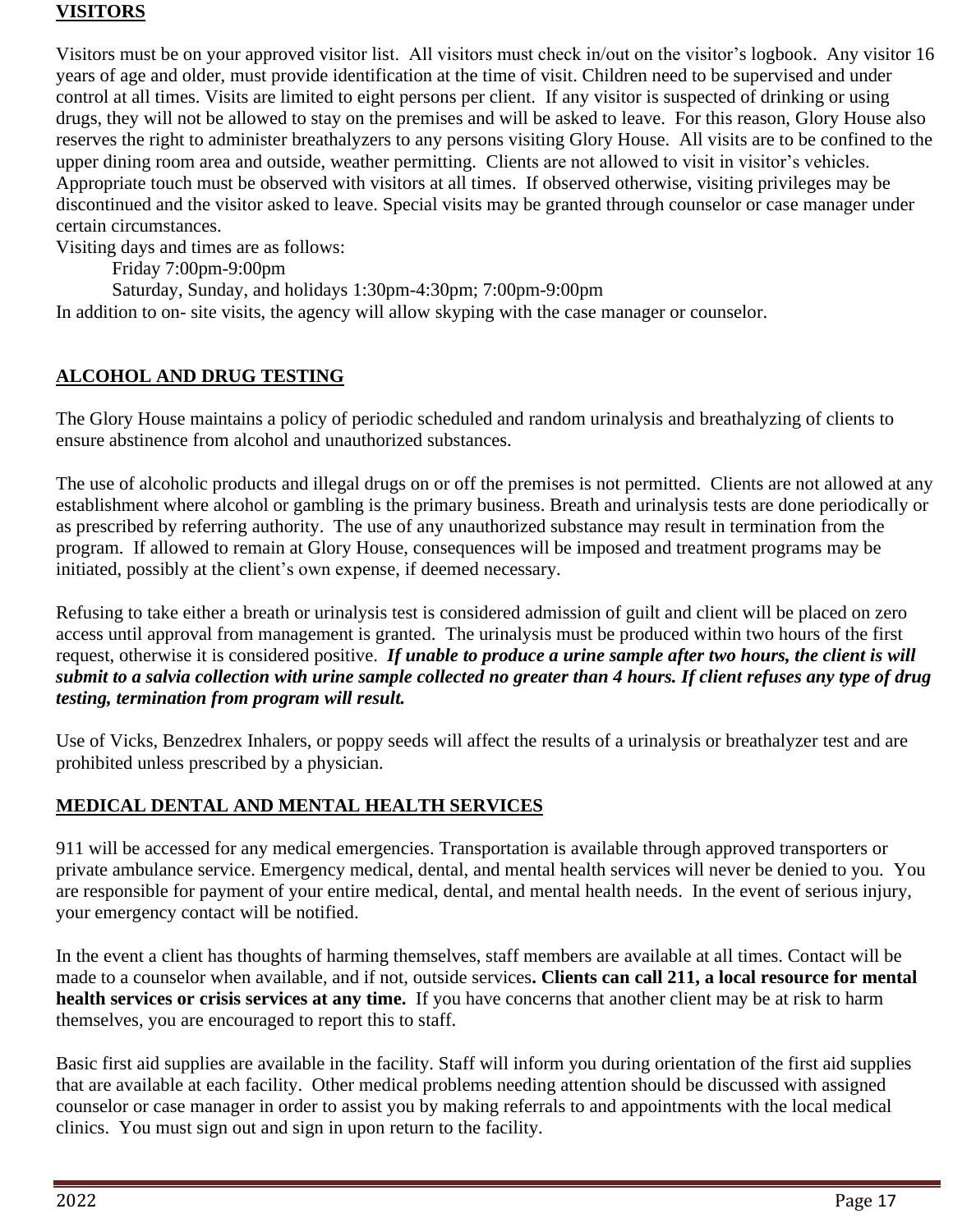### **ADMINISTRATION OF MEDICATIONS**

Before a prospective client enters the Glory House, an effort will be made to review medications to determine the primary physician, purpose of medication, schedule II, III, IV medication, side effects. *No prescriptions for medical marijuana will be allowed*. *See your physician for alternate medications in these situations*. At the time of admission, any medications will be turned in, and the staff assigned to medication will count the medication and prepare a medication record sheet in the presence of the client or two staff members according to physician instructions. A copy of the prescription which includes doctor's signature and instructions for any new medications or samples are required before these will be available. Controlled substance medications are counted by both the client and the assigned staff after each dose is dispensed; both the assigned medication staff and the client initial the medication sheet. At shift change, a count of the controlled substance is completed. Any discrepancies will be reported to the on-call manager.

The Glory House will make medications available to the client according to the instructions of the physician. These will be available at designated times. The client will self-administer medications with staff supervision. To help prevent errors the medication sheet will be *prepared using a valid prescription*. The assigned medication staff will observe the client administer the medication. After, both the assigned medication staff and the client will record their initials on the medication sheet that those were taken on the appropriate date and time.

Medications are available early morning, mid-morning, lunch, afternoon, dinner, and bedtime. Specific times available at designated facility.

Clients are allowed to have OTC non-abusable medications on their person **and prenatal vitamins**. Any other medications not identified on the list below, must be administered under observation and must be stored in the double-locked medication storage area. Any schedule II, III, or IV medications that are outdated, discontinued or left at facility upon discharge will be destroyed.

No over the counter medications containing alcohol or DXM are allowed unless a doctor's order is provided.

### **MEDICATIONS THAT MAY BE IN THE PERSONAL POSSESSION OF CLIENTS**

Topical first aid ointments

Birth control pills, estrogen, suppositories, and other personal medications as approved.

Glory House will make medications available to the client according to the instructions of the physician. However, drugs prescribed by a physician will be kept by staff in a secure area and will be available to you on a schedule. You must request the medication at the required times and inform staff when reordering. You are responsible for the payment of all prescriptions, medical bills, and any telephone expenses that may result when reordering medications.

The client will self-administer medication with supervision of the designated employee. The employee will observe the swallowing of the medication and the client and employee will record the time of self-administration on the client's medication log sheet. Please be aware; refusal to take necessary medications may result in termination from Glory House.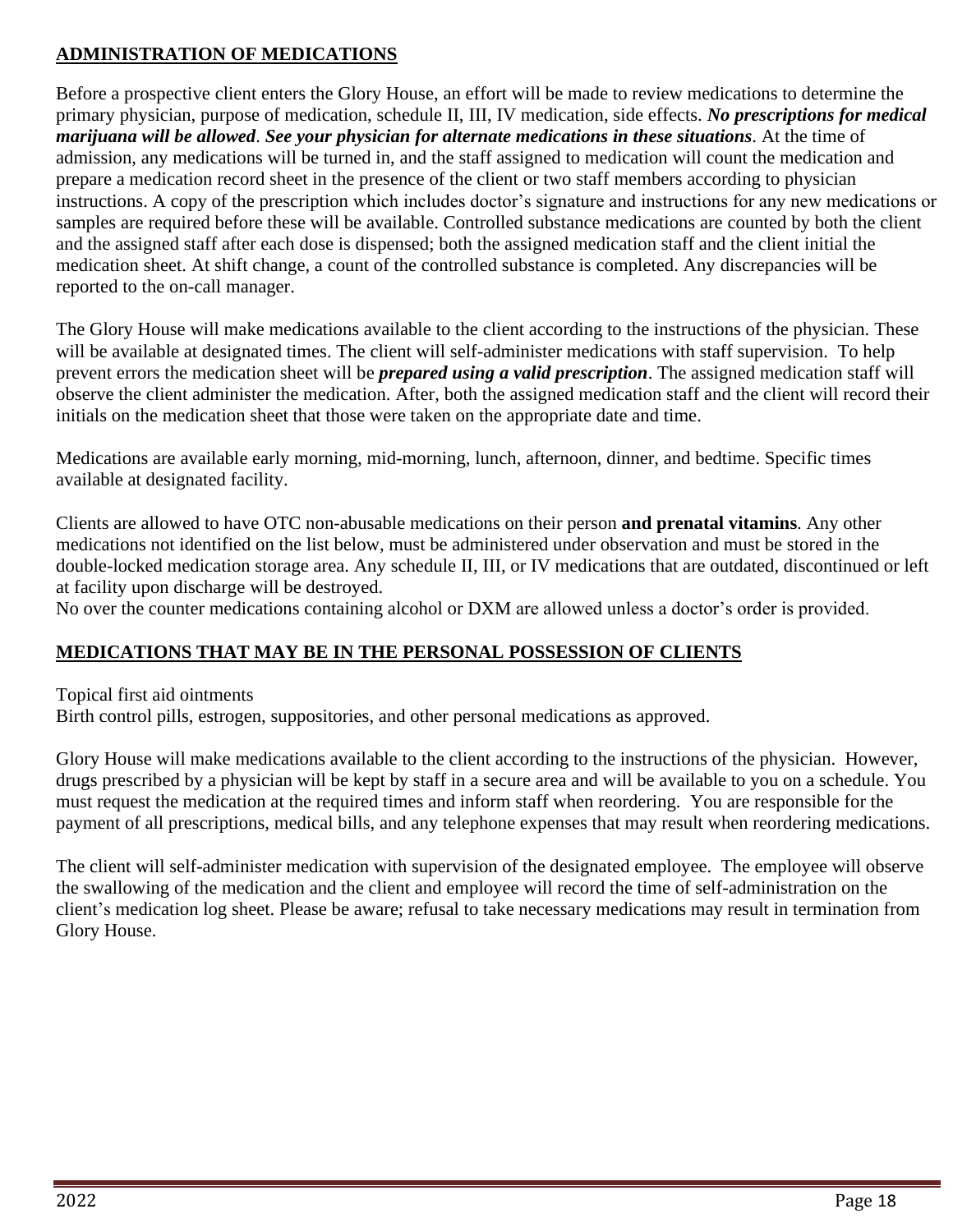## **GLORY HOUSE EMPLOYMENT PROGRAM**

You are required to look for employment and to secure full time employment within two weeks after admission. You are not allowed to *begin* or resign a job without approval of your assigned counselor, assigned case manager, manager, or the employment coordinator. You are not permitted to work in liquor stores, casinos, tattoo shops, or adult entertainment establishment. You may be required to work at least four hours a day at Glory House if you have not secured full time employment (40 hours per week). You must provide weekly verification of hours worked *as directed.* Job verifications are conducted on a regular basis. The Glory House provides job-counseling services to clients through the Employment Coordinator.

The following are goals of the client employment program:

- To develop financial stability to meet obligations.
- To match interests and skills training with job.
- To provide job opportunities that considers the client's program, special income needs, and physical capabilities.
- To provide the client with appropriate job leads with prospective employers.
- To acquaint the client with pertinent resources for the job search.
- To provide the experience of the job search responsibility, (making appointments for job interviews and follow-up, filling out applications, securing ID, etc.)
- To assist the client in the use of public transportation both for job search and once employment is secured.
- To obtain employment with a wage greater than the minimum wage.
- To help the client understand the importance of maintaining a single job in order to establish a stable work history.
- To help the client develop work ethic, importance of working, contribution to economy and society, pay own way versus being reliant on government, etc.
- Screening with consideration of offense history.

# **APPLYING FOR A JOB**

Clients must complete orientation and meet **with their counselor or case manager before job searching**. Before you are permitted to search for employment, you need to complete an employment pass. The day before you begin your job search, develop a job search plan to include employer, time, address, phone; have your ID and Social Security card available; secure bus tickets. The Employment Coordinator or Case Manager must sign your employment pass. An employee of the company you are applying to must also sign the employment pass before you return to the Glory House. Job searching is allowed Monday-Thursday until 6:00pm, Friday-Saturday until 4:00pm unless special approval from management. Clients are not allowed to job search on New Years Day, Independence Day, Thanksgiving and Christmas. You need to be ready to begin your job search by 7:45 am each day and spend at least four (4) hours each day until you secure employment. Unemployed clients may be placed on an employment contract. This may also be reason for termination from the program.

# **TIME CARDS/WORK SCHEDULES**

**As requested**, clients are required to obtain a copy of their time cards and return them to Glory House. These copies will be expected at the end of the workweek and are to be turned in no later than Tuesday night of the following week. If your place of employment does not have timecards, your supervisor must write down hours worked and verify actual hours worked by signing. If your employer makes out a rotating work schedule, obtain a copy the beginning of each week and turn it in to Glory House. Glory House makes an initial written contact with employers and periodic personal and/or telephone contact.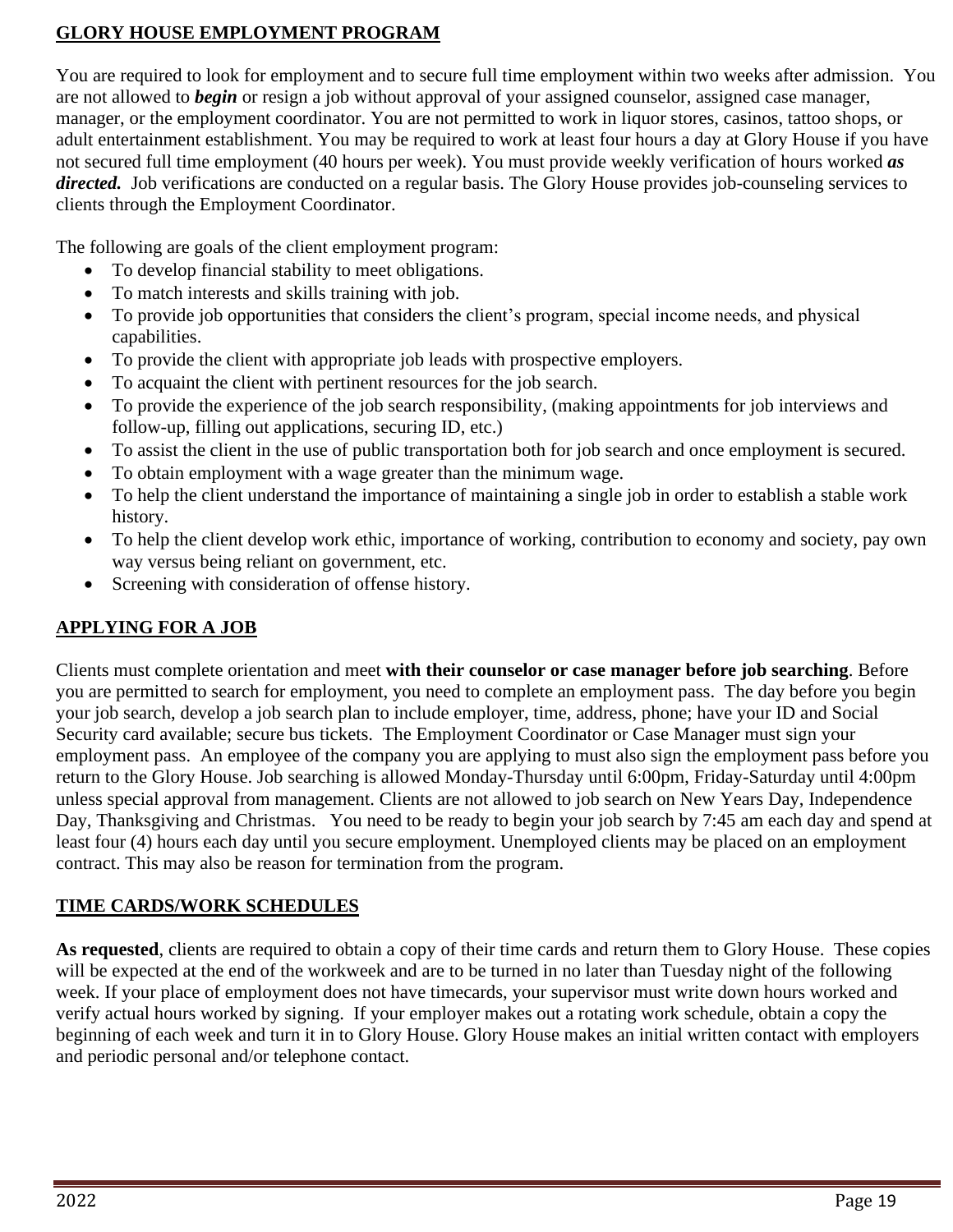## **CALLING IN SICK TO WORK**

Once steady employment has been acquired, you are expected to be responsible for your own work schedule. Should you feel ill, it is your responsibility to call in to your employer and inform them that you will not be going to work. You should also inform them with as much notice as possible and *inform on duty CST staff or employment specialist*. Staff will not contact employers of client absence unless the client is medically unable. If you call in absent from work, you will not be allowed to attend any other activities, as you recover, you need to rest in your room.

### **TRANSPORTATION**

It is a client's responsibility to secure transportation as soon as possible for employment, medical, or programming. Options include the city bus, taxi, or a transporter. You may purchase your own bicycle for transportation or recreation, but you must have your own padlock and chain. In some cases, you may be able to purchase/utilize your own vehicle that will be decided on a case-by-case basis and in conjunction with your referring agent. *Glory House transportation may be available for new arrival needs or special circumstances with the assigned case manager.*

To use the city bus:

- *Education for the transit system is provided by the case manager as needed*
- Client may be allowed up to 10 bus passes. Provisions available for those in need.
- For the current rates, contact the Sioux Area Metro at 367-7151.
- Bus schedules are posted or call 367-7183 for schedule information.
- Plan ahead to allow adequate travel times.

### **PERSONAL VEHICLES:**

In order to have your own personal vehicle at Glory House requires a valid driver's license, proof of insurance, copy of vehicle title/registration, completed search of vehicle by Glory House staff, with the authorization of referral agency and the President, or designee of Glory House. Permission for vehicles may be granted on an as needed basis. The parking lots are for Glory House vehicles only. All client vehicles are to be parked on the street except during emergency snow removal/street cleaning; refer to staff for direction on parking options. No parking is allowed in the driveway at any time. Driving is a privilege and may be revoked as a disciplinary action. Vehicles that break down cannot be left on the street. Vehicle maintenance will not be performed on Glory House property. Clients are not allowed to transport other Glory House clients without Glory House and referral agent's approval.

#### **TREATMENT PROGRAM SERVICES**

As a client at Glory House, you will be expected to participate in programming, 12 step meetings, **recovery activities,** as well as employment. All clients will participate in an assigned treatment program to be developed by the counselor and client. 12 step recovery meetings are available in the community. *Any clients funded under DSS are placed for treatment needs. Programing is a requirement for funding which is determined by treatment plan with a* **minimum of five** hours of programming per week.

### **RELAPSE PREVENTION**

*As the majority of people in the Glory House program suffer from addiction, there may be instances of substance use around you. For the safety of yourself and others, we ask that you report substance use to staff immediately so that we can ensure emergency medical services are provided, if necessary. If you do not feel comfortable talking with staff, please use the email provided in orientation to make a discreet report. Protecting those around you who are using is not worth jeopardizing your recovery or freedom. Use of certain substance may be life threatening, therefore, reporting substance use can help ensure safety and avoid overdoses.*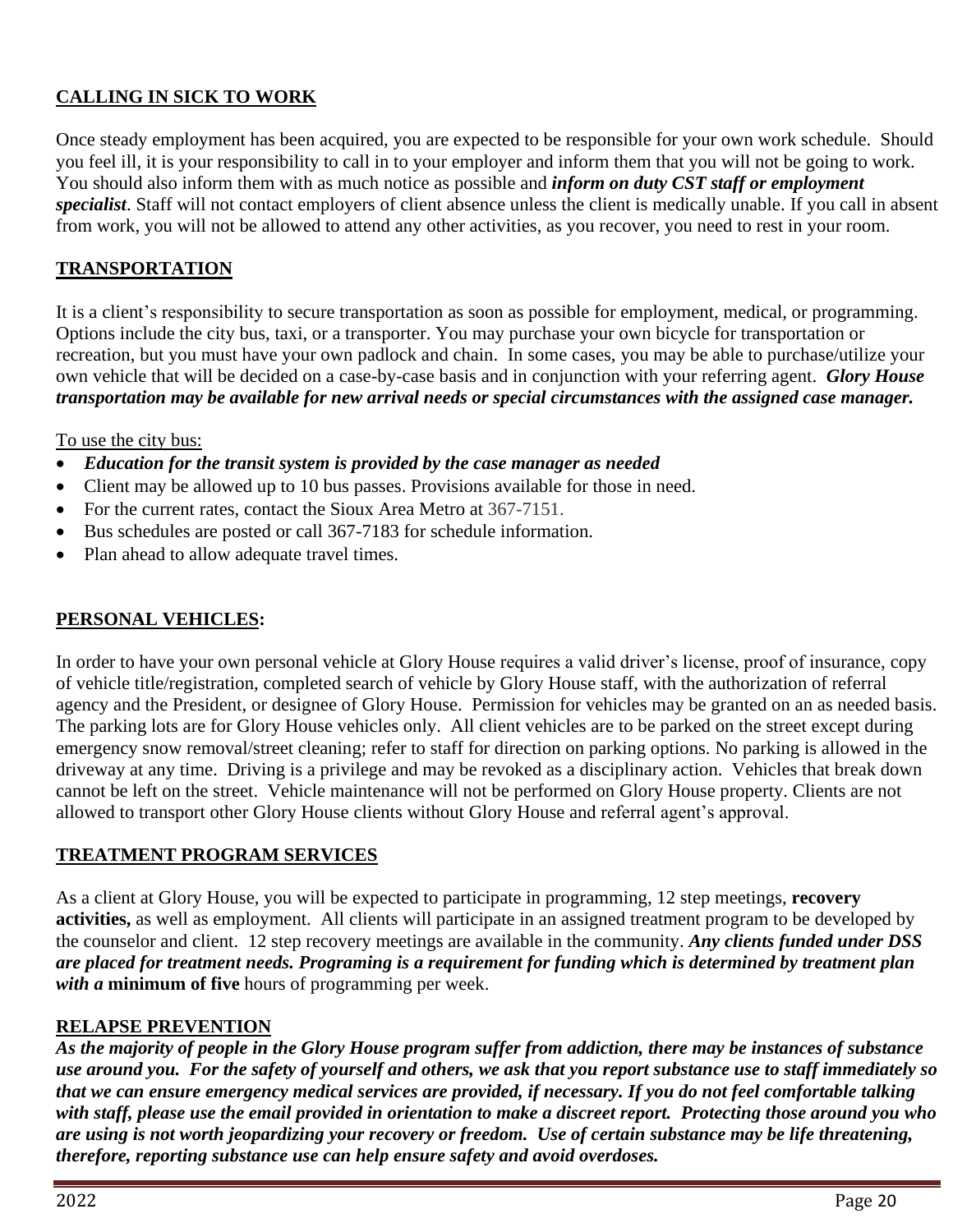### **CLIENT RIGHTS**

Clients of Glory House are guaranteed all basic human rights of citizenship unless these rights have previously been withdrawn due to a client's legal status. The following client rights have been established as normal agency policy by the Glory House Board of Directors. Refer to pages 30-34 for contract contact numbers.

- The right to seek and have access to legal counsel. Contact includes, but is not limited to telephone communications, uncensored correspondence, and visits.
- The right of non-discrimination on the any federally recognized protected status including, but not limited to race, color, religion, sex, gender, sexual orientation, age, and status as a veteran, disability, national origin, ancestry, political views, creeds, criminal background, mental or physical illness, or disability unless such illness or disability makes treatment offered by the agency non-beneficial or hazardous. Each agency shall ensure that they comply with the Americans with Disabilities Act
- The right to refuse extraordinary treatment, including corporal or unusual punishment, humiliation, mental abuse or interference with the daily function of living such as eating or sleeping.
- The right to refuse to be a subject in a human subject research project. This includes participation in medical, pharmaceutical or cosmetic experimentation.
- The right to confidentiality in all records, correspondence, and conversation relating to treatment as required by state and federal law.
- The right to reasonable visitation with family and friends.
- The right to conduct private telephone conversations.
- The right to communicate with a physician.
- The right to request or deny medical treatment; however, Glory House may consider this inappropriate for placement.
- The right to take daily prescribed medications.
- The right to send and receive uncensored and unopened mail, unless suspect. Mailed paychecks, for which Glory House has an assignment of wages form signed by the client, may be opened. If mail is deemed suspect, referral agency and counselor will decide if mail is appropriate. If mail is deemed inappropriate, client is informed, and inappropriate mail will be returned to sender. No client-to-client correspondence allowed unless approved by referral agent and counselor.
- The right to practice a religion and attend religious services.
- The right to a grievance procedure, if the above rights have been violated.
- The right to be free of any exploitation, harassment, sexual harassment, or sexual abuse with any agency personnel, agency contractor, member of the governing board, or other clients.
- The right to be free of any financial relationship with any agency personnel, agency contractor, member of the governing board, or other clients.
- The right for a community advocate.
- The right for program planning and participation.
- The right to have access to the courts and with permission to the public law library.

Clients will be informed of their rights at the time of admission. Client rights will be posted. Clients who feel their rights have been violated may file a grievance as outlined in the Grievance Policy and Procedures.

If you feel that any of these rights have been violated, please contact a member of the management team or Department of Social Services, Community Behavioral Health at 1.855.878.6057.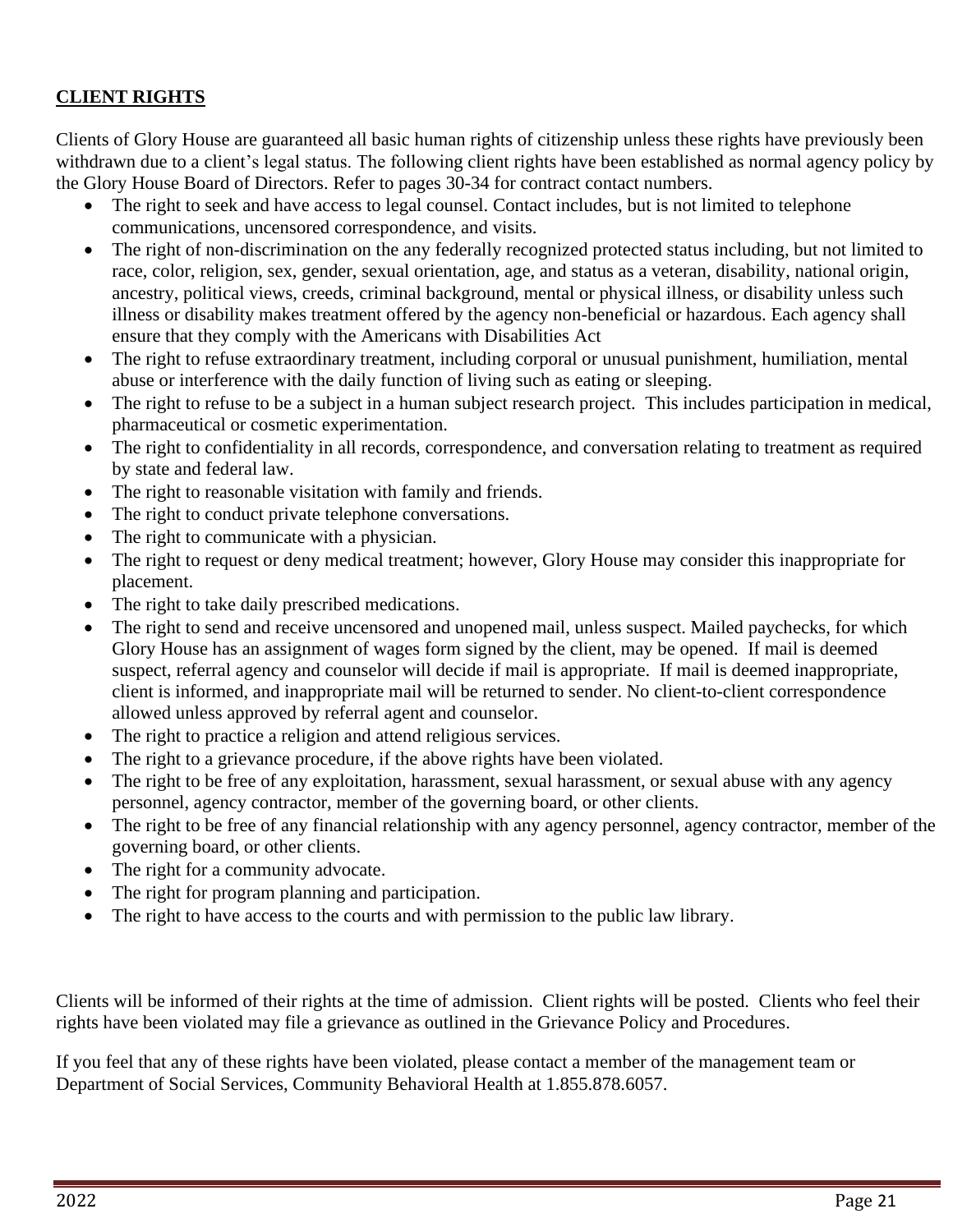### **C/D NOTES (Complaint/Development)**

Any client can issue a C/D Note for on-going development, guidelines violation, disrespectful behavior, or disciplinary complaints. *The form can be submitted at the desk of men's unit or women's unit or if requested, delivered by the client with a staff member to the office of the Compliance Manager or designee.*

A C/D note will be obtained, completed, and submitted to the Compliance Manager or designee. All C/D will be reviewed. A response will be provided to client and other staff involved.

The final decision is approved by the Compliance Manager. If the client is not satisfied with response and if deemed appropriate by management team, the client may request formal grievance process.

### **CLIENT GRIEVANCE**

It is the policy of Glory House to respect individual rights and to resolve differences in a fair and equitable manner. It is the policy to provide an opportunity for a hearing to address client grievances.

The following steps must be completed before a formal grievance request:

- If appropriate, discuss concerns with staff involved
- Discuss with a counselor or *case manager*
- Follow C/D note process

The Compliance Manager or designee will review the complaint within two business days with management team and client advocate. Unless requested otherwise by client, the advocate will be the assigned counselor. A summary of resolution will be provided to client and assigned client advocate by President or designee.

If resolution is still not completed to the satisfaction of the client, he or she may request, in writing, a hearing before the agency grievance committee. The grievance committee will consist of the President, an impartial staff member, and a staff representative of the individual's choice.

There is a separate grievance form if a client is filing under PREA. This is available in the client handbook. The reporting client will be free of retaliation by agency representatives or clients upon discovery of the report.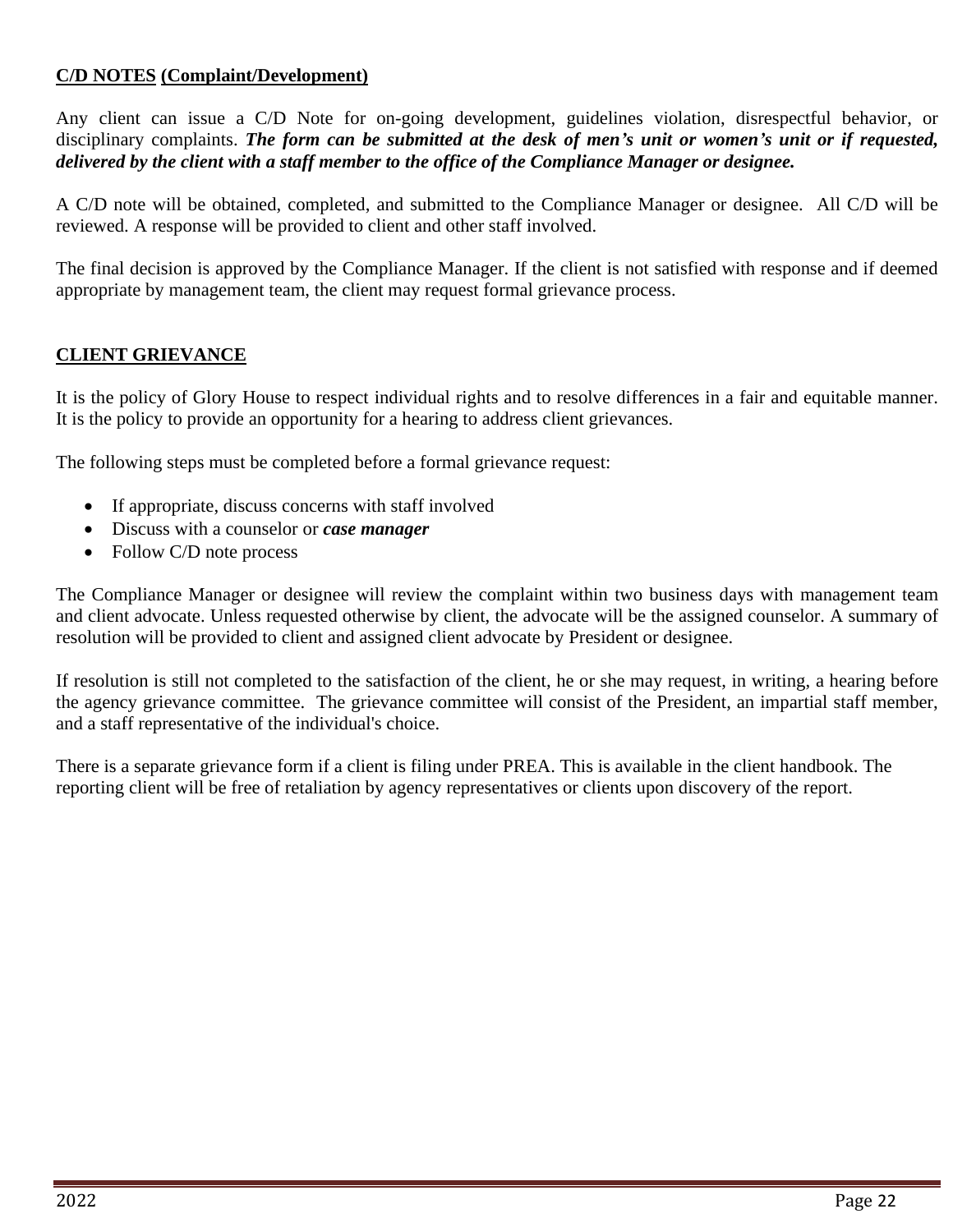### **C/D NOTE PROCEDURES**

Complete the C/D (Complaint/Development) Note describing the recommendation/incident/complaint.<br>Submit the C/D Note to the Glory House Compliance Manager.

| ,我们也不会有什么。""我们的人,我们也不会有什么?""我们的人,我们也不会有什么?""我们的人,我们也不会有什么?""我们的人,我们也不会有什么?""我们的人 |  |
|----------------------------------------------------------------------------------|--|
|                                                                                  |  |
|                                                                                  |  |
|                                                                                  |  |
|                                                                                  |  |
|                                                                                  |  |
|                                                                                  |  |
|                                                                                  |  |
|                                                                                  |  |
|                                                                                  |  |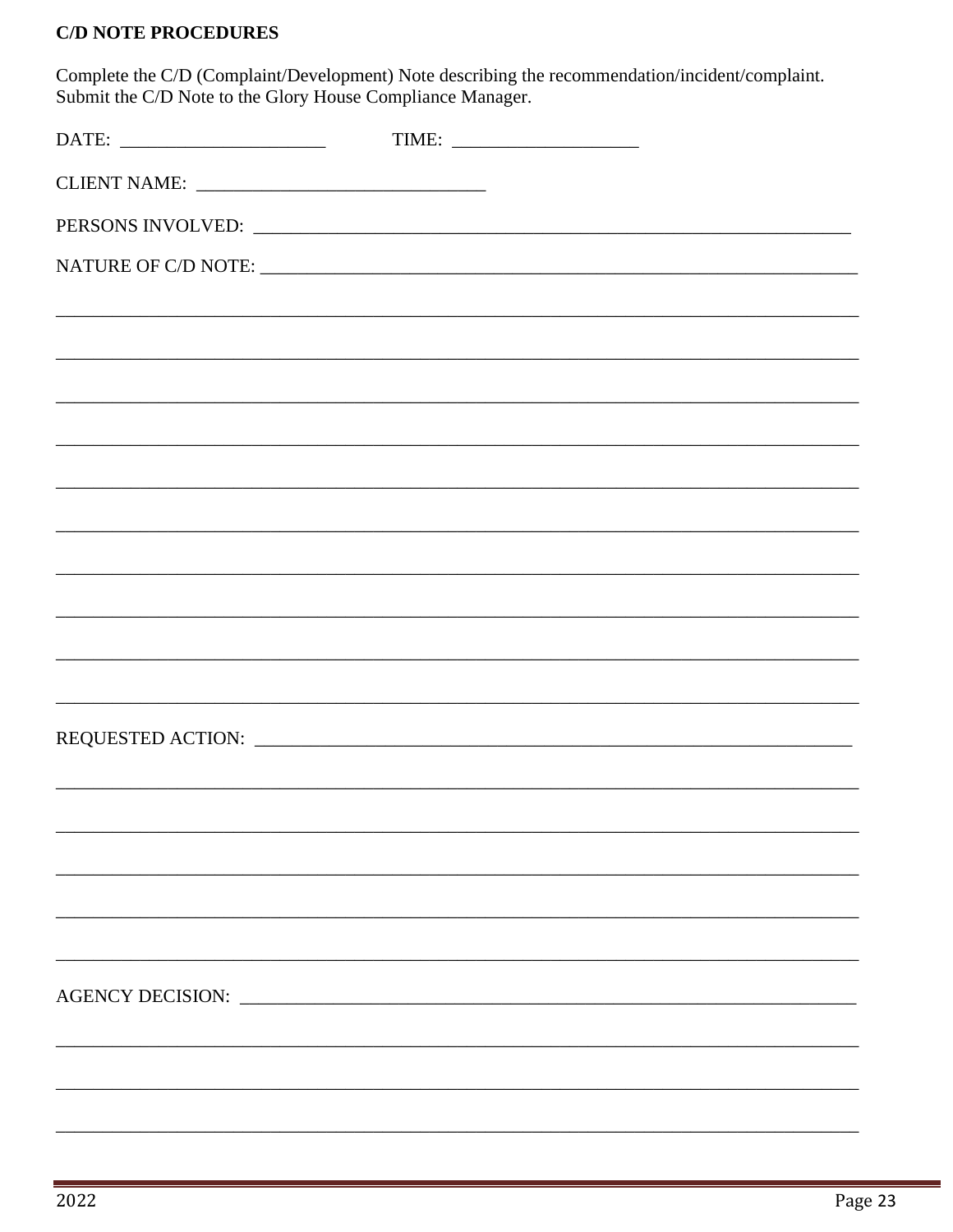### **THE GLORY HOUSE CLIENT COUNCIL**

The Client Council is a committee of clients and one staff member whose main function is to make recommendations to the Glory House President to ensure a fair and equitable communal treatment facility/program. Meetings are at least twice monthly with staff.

### **COUNCIL MEMBERSHIP**

Council membership shall consist of a minimum of four clients and one coordinating staff member. Clients are assigned if they are in the CTC unit. The Client Council shall represent as diverse a population as possible among the current clients. Requirements for Client Council are *no rule infractions* and level II or higher.

### **RESPONSIBILITIES**

The Council's primary responsibility shall be to make recommendations to the Glory House President in the following areas:

- On-going development of the Glory House programs.
- Alterations of Glory House client guidelines.

### **DESCRIPTION - CLIENT COUNCIL**

My responsibility as a Client Council member shall consist of:

- Honesty with myself and others
- Meet on time
- Refrain from any form of discrimination
- Be fair with consequences and decisions
- Refrain from any form of favoritism
- Avoid petty issues, the Client Council **will be solution focused** and taken seriously

\_\_\_\_\_\_\_\_\_\_\_\_\_\_\_\_\_\_\_\_\_\_\_\_\_\_\_\_\_\_\_\_\_\_\_\_\_\_\_\_\_\_\_\_ \_\_\_\_\_\_\_\_\_\_\_\_\_\_

\_\_\_\_\_\_\_\_\_\_\_\_\_\_\_\_\_\_\_\_\_\_\_\_\_\_\_\_\_\_\_\_\_\_\_\_\_\_\_\_\_\_\_\_ \_\_\_\_\_\_\_\_\_\_\_\_\_\_

- If a member drops a level due to a guideline infraction, the member shall forfeit membership in the Client Council. The Client Council shall decide whether to permit the member to participate in the Client Council.
- No current rule infractions II or III.
- Not currently on zero access or level I.
- Actively compliant with treatment plan.

As a member of the Client Council, I shall be obligated to comply with this description. As a member of Client Council, I shall be given consequences accordingly and shall no longer be a part of the Client Council.

**Client Council Member Date** 

Staff Member Date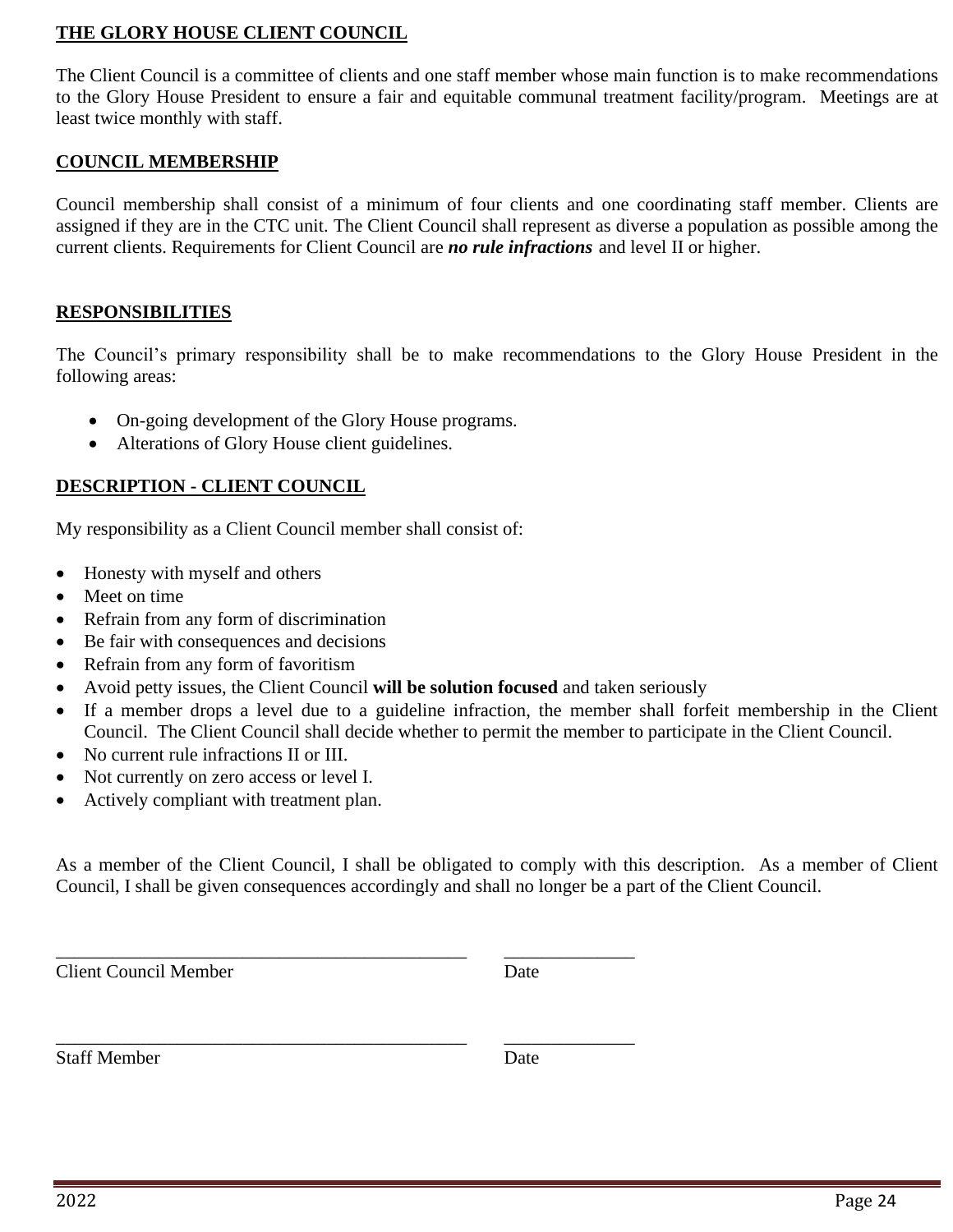### **CLIENT REWARD**

Glory House will hold a monthly drawing for client of the month. The nominees are made by other clients. The client of the month will be issued a gift card by Glory House.

Glory House has a reward closet. Clients are allowed to select items from the reward closet at designated times available by a Case Manager on a weekly basis. Items selected are approved by the number of rewards allowed for each item. Clients can earn reward points by prosocial behaviors recognized by staff.

#### **PROGRESSIVE DISCIPLI NE**

*The Glory House follows progressive discipline. Any staff member may issue a rule infraction for violations of program. Clients contesting the rule infraction should first discuss this with the staff member involved, the assigned case manager, and then assigned counselor. If not resolved, the client may submit a C/D note. Accumulation of three low rule infractions within 30 days will result in rule infraction moderate for consistently not following program; accumulation of three moderate rule infractions within 30 days will result in rule infraction severe for consistently not following program. Repeated severe rule infractions will result in a conditional placement or possible termination of the program.*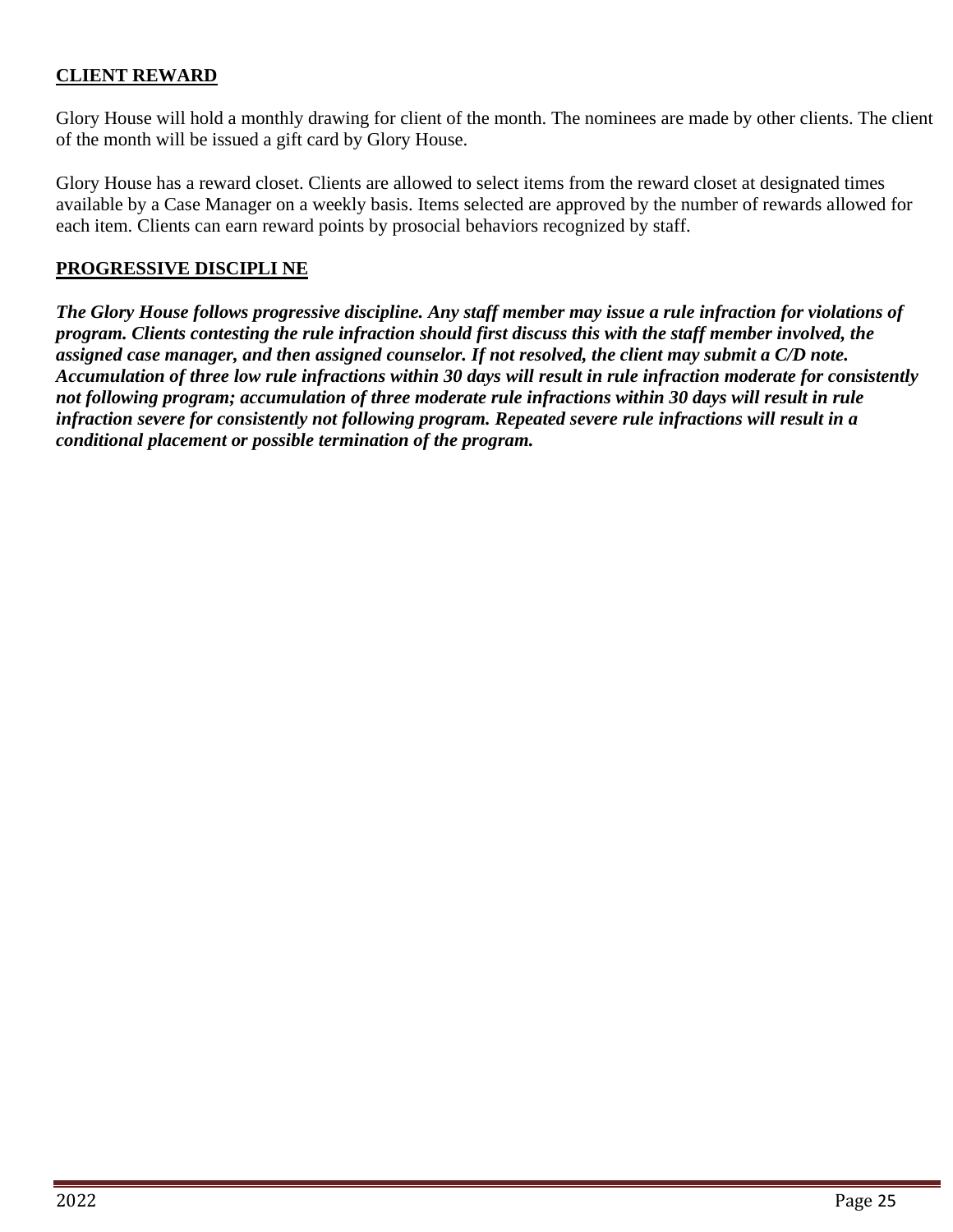| <b>Rule Infraction</b>                                                                                                                                                                 | <b>Rule Infraction</b>                                                                                                                                                                                                                                                                                  | <b>Rule Infraction</b>                                                                                                                                                                                                                                                                                           |  |
|----------------------------------------------------------------------------------------------------------------------------------------------------------------------------------------|---------------------------------------------------------------------------------------------------------------------------------------------------------------------------------------------------------------------------------------------------------------------------------------------------------|------------------------------------------------------------------------------------------------------------------------------------------------------------------------------------------------------------------------------------------------------------------------------------------------------------------|--|
| Low                                                                                                                                                                                    | <b>Moderate</b>                                                                                                                                                                                                                                                                                         | <b>Severe</b>                                                                                                                                                                                                                                                                                                    |  |
| <b>Not cleaning personal</b><br>1.<br>space.                                                                                                                                           | <b>Consistently disobeying</b><br>1.<br>low rule infractions.                                                                                                                                                                                                                                           | <b>Consistently disobeying</b><br>1.<br>moderate rule                                                                                                                                                                                                                                                            |  |
| 2. Possession of<br>contraband                                                                                                                                                         | Not attending required<br>2.<br>programming $(2^{nd}$ miss                                                                                                                                                                                                                                              | infractions.<br>2. Not attending required                                                                                                                                                                                                                                                                        |  |
| Not attending<br>3.<br>required<br>programming $(I^{st})$<br>miss)                                                                                                                     | within 30 days)<br>3.<br><b>Failure to return by</b><br>designated time (between<br>31-60 minutes).                                                                                                                                                                                                     | programming $(3rd$ miss<br>within 30 days).<br>3. Failure to return by<br>designated time (over 60                                                                                                                                                                                                               |  |
| <b>Hard card violation</b><br>$\boldsymbol{4}$ .<br>5.<br><b>Failure to return by</b><br>designated time (up to<br>30 minutes)                                                         | 4. Not completing detail<br><b>Possession of serious</b><br>5.<br>contraband.                                                                                                                                                                                                                           | minutes).<br><b>Refusing UA/BA</b><br>4.<br>Alcohol or drug use or<br>5.                                                                                                                                                                                                                                         |  |
| <b>Not following</b><br>6.<br>program<br>requirements.                                                                                                                                 | Disrespect to staff/others.<br>6.<br>Cashing a check without<br>7.<br>authorization                                                                                                                                                                                                                     | <i>illicit possession</i><br>Sexually explicit material<br>6.<br><b>Intimidation/Threats/</b><br>7.<br>Harassment/Sexual                                                                                                                                                                                         |  |
| <b>Failure to comply</b><br>7.<br>with employment<br>requirements.                                                                                                                     |                                                                                                                                                                                                                                                                                                         | <b>Harassment</b><br>8. Violation of the safety of<br>others. (Smoking inside                                                                                                                                                                                                                                    |  |
| 8.<br>Being in an<br>unauthorized area.                                                                                                                                                |                                                                                                                                                                                                                                                                                                         | <i>facility</i> )<br>9. Damage to property.                                                                                                                                                                                                                                                                      |  |
| Not taking<br>9.<br>medications as<br>prescribed.<br>10. Visitor violation                                                                                                             |                                                                                                                                                                                                                                                                                                         | 10. Unauthorized cell phone.                                                                                                                                                                                                                                                                                     |  |
| <b>Possible Consequences:</b><br><b>Written Report</b><br><b>Thinking and Action</b><br><b>Analysis (reviewed with</b><br>Counselor/CM)<br>Consequences reported to<br>referral source | <b>Possible Consequences:</b><br><b>Written Report</b><br><b>Thinking and Action Analysis</b><br>(reviewed with Counselor/CM)<br>Loss of time on passes<br>Level $III - 2$ hour pass<br>Level $IV-4$ hour pass<br>Level $V$ – 6pm curfew<br>Extra detail<br>Consequences reported to<br>referral source | <b>Possible Consequences:</b><br><b>Written Report</b><br><b>Thinking and Action Analysis</b><br>(reviewed with<br>Counselor/CM)<br>Loss of level<br>Loss of passes for minimum of<br>5 days.<br>Extra detail<br><b>Conditional Placement</b><br><b>Agreement</b><br>Consequences reported to<br>referral source |  |

*If a behavior is severe enough, progressive discipline will be bypassed for the safety of staff and others involved in the program. Termination from the program may result from severe rule infractions. Agency community service may be an option in place of pass restrictions for a moderate rule infraction. Please see your Case Manager for details.*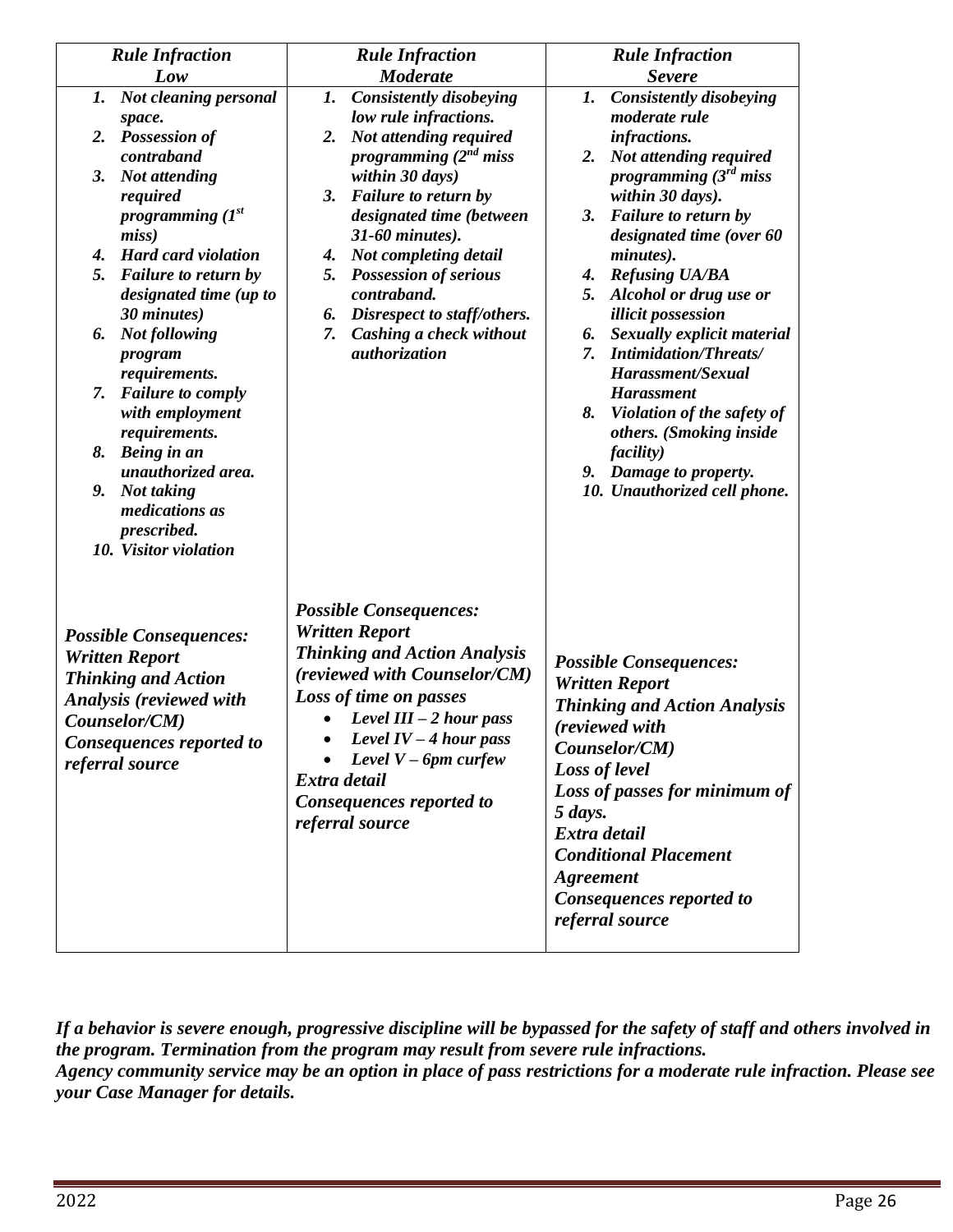### **CONTRABAND ITEMS**

### **This is a General List. There could be more items that fit into the contraband list. If in doubt, "ask".**

- Aerosol cans
- Alcohol
- Any food to include soft candy or gum
- Any item containing alcohol in the first three ingredients except shampoo, conditioner, lotion and deodorant
- Bleach (liquid or dry)
- **Blue tooth speakers**
- Cardboard boxes
- Unauthorized cell phones
- Chewing tobacco, smokeless tobacco, e cigarettes, cigars**,** loose tobacco, hand rolled cigarettes, or pipes
- Clothing or pictures with references to any of the following: obscenity, alcohol, drugs, gangs, or motorcycle groups, or casinos
- Computers or devices with computer features unless approved by Glory House
- Drug paraphernalia
- Drugs
- **Energy drinks**
- Extension cord. Surge protectors are only allowed for clients to use to charge electronic monitoring equipment, and this will be issued by Glory House agency.
- Fingernail polish/remover
- Hair coloring products
- Illicit sexual material, sexually explicit, or pornographic material
- Luggage bags of any kind
- Mouthwash with alcohol
- No knives, guns, or weapons of any kind
- Non-watercolor paints, toxic highlighters, toxic markers, flammable or hazardous chemicals
- Regular pillows or personal linen including blankets, quilts, or bedspreads
- Pointed-tip scissors or any sharp objects
- Tattoo equipment
- Televisions/DVD players
- Unauthorized medications

### *\*Only clear water bottles allowed*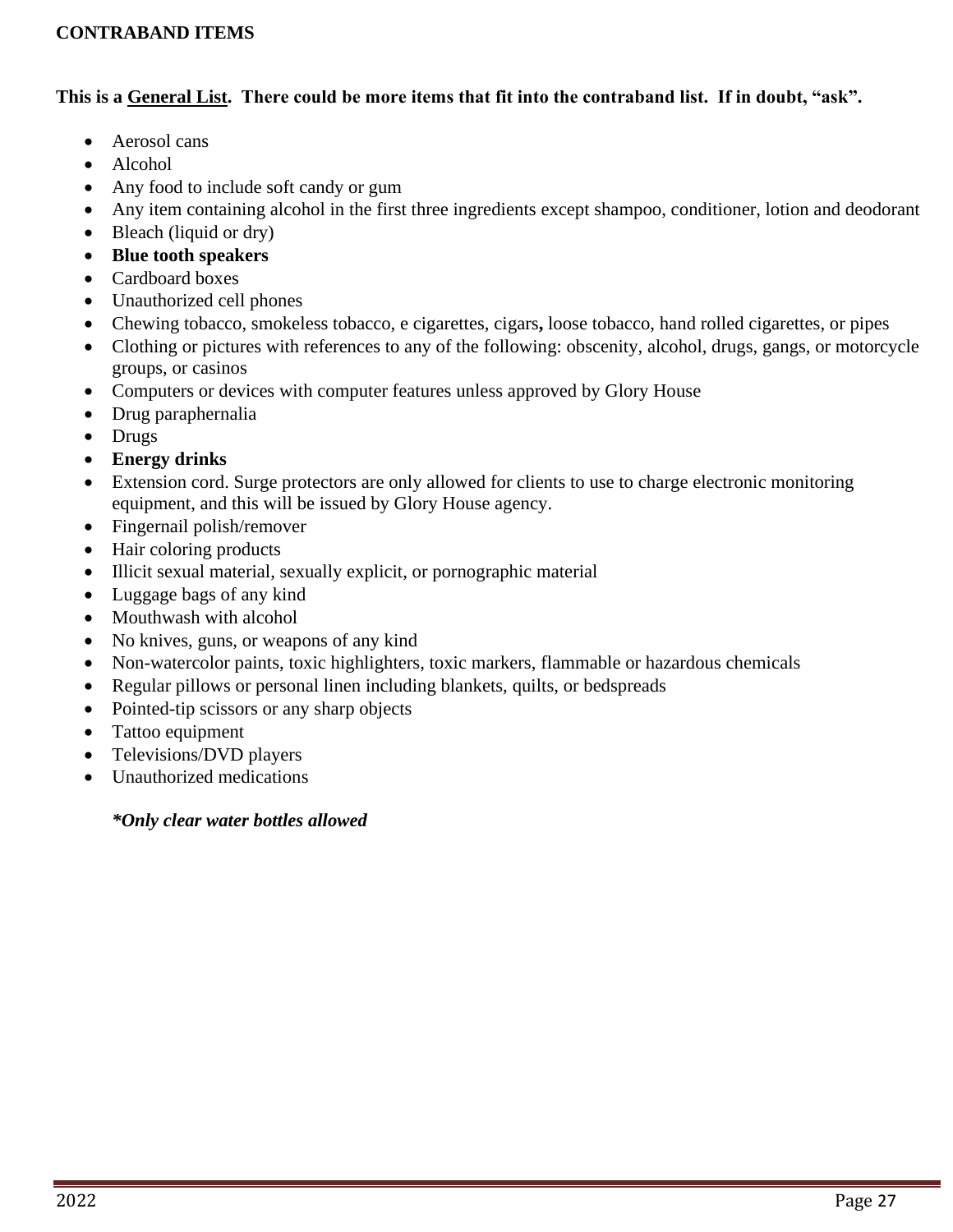## **LEVEL SYSTEM**

The Levels listed below are for all clients. Client Level and privileges will depend on placement status. There is a weekly review of Levels determined by counselor, case manager, management, with approval of agent and in some cases outside programs. Level status identified by colored folder.

| <b>Zero Access</b>                                                                                                    | <b>Level I</b>                                                                                                                                                                       | <b>Level II</b>                                                                                                                                                                               | <b>Level III</b>                                    | <b>Level IV</b>                                                                                                               | <b>Level V</b>                                                                                  |
|-----------------------------------------------------------------------------------------------------------------------|--------------------------------------------------------------------------------------------------------------------------------------------------------------------------------------|-----------------------------------------------------------------------------------------------------------------------------------------------------------------------------------------------|-----------------------------------------------------|-------------------------------------------------------------------------------------------------------------------------------|-------------------------------------------------------------------------------------------------|
| (Purple)                                                                                                              | (Red)                                                                                                                                                                                | (Orange)                                                                                                                                                                                      | (Green)                                             | (Blue)                                                                                                                        | (Yellow)                                                                                        |
| <b>High Risk</b>                                                                                                      | <b>High Risk</b>                                                                                                                                                                     | Typically, in<br>program less than 2<br>weeks                                                                                                                                                 | Meeting Program<br>Requirements of<br>recovery plan | Same as Level III<br>Completed social<br>passes                                                                               | Level IV for least 30<br>days<br>Completed social<br>passes and active in<br>discharge planning |
| determined by team                                                                                                    | determined by team                                                                                                                                                                   | determined by team                                                                                                                                                                            | determined by team                                  | determined by team                                                                                                            | determined by team                                                                              |
| listed above                                                                                                          | listed above                                                                                                                                                                         | listed above                                                                                                                                                                                  | listed above                                        | listed above                                                                                                                  | listed above                                                                                    |
| On site consultation<br>for religious needs,<br>legal needs prior<br>approval by<br>management, and<br>medical needs. | Religious activities,<br>medical needs,<br>treatment<br>programs, legal<br>needs, approved<br>treatment; obtain<br>ID's, $2$ hour<br>shopping pass, and<br>employment/job<br>search. | Employment passes,<br>employment,<br>medical, treatment<br>programs, 12 step<br>meetings, religious,<br>2 hour shopping<br>pass, group<br>recreations, Glory<br>Trail, driving if<br>approved | All under Level II<br>and short passes              | All under Level III<br>as well as 12 hour<br>weekly passes<br>Longer passes only<br>approved with<br>special<br>circumstances | All under Level IV as<br>well as <i>long passes</i>                                             |

### *Religious services are allowed without a pass on Sundays for level I, II, III, and IV for no greater than 2.5 hours. Longer times will require an approved pass by assigned case manager.*

Positive consequences are based on individual's progress. This may include move up the level system, increase in pass time, recreational activities with Glory House staff, and living in commitment to change unit.

Level V this will be outlined for each client through their assigned case manager. In general, the client may go to different locations without direct approval. The same guidelines will apply for establishments as well as residential. Curfew will be determined by legal status.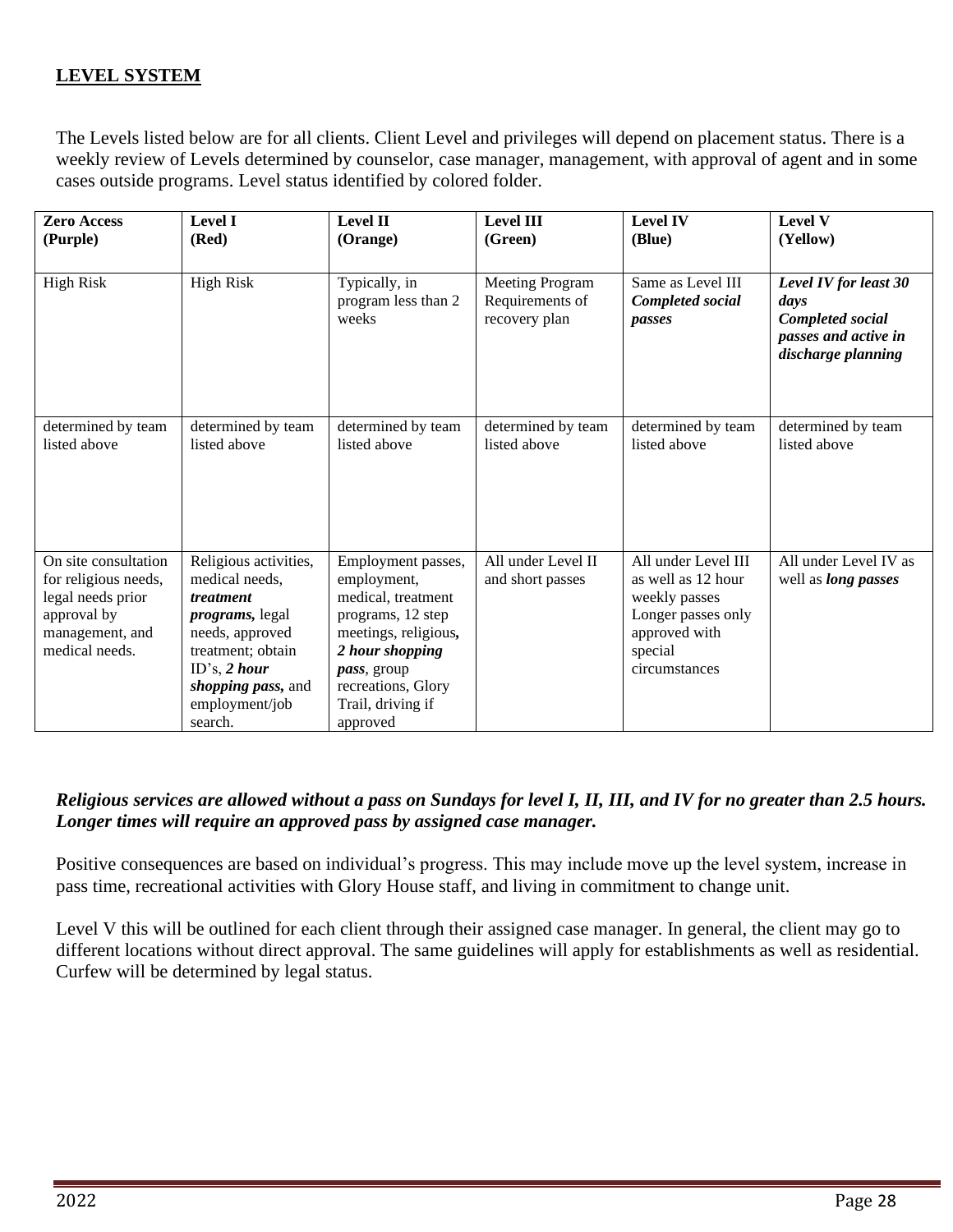### **PREA (Prison Rape Elimination Act) SEXUAL HARASSMENT/SEXUAL ABUSE**

Glory House has a zero tolerance for sexual harassment, sexual abuse, and/or sexual assault by any representative of the agency, other clients, or private citizens. Clients can report any violation of the above to any agency staff member, law enforcement, referral agent, medical center, advocacy member, or private citizen. Glory House will investigate or report the allegations for investigation by law enforcement as required under PREA (Prison Rape Elimination Act). The reporting client will be free of retaliation by agency representatives or clients upon discovery of the report; furthermore, for grievance filing complete the form on page 41 of this handbook. Glory House will ensure medical as well as mental health services are available to the client upon discovery of the incident at no cost to the client as well as on going treatment related to sexual violation. When an administrative investigation is implemented, the agency will appointment a staff member or when required, the contract oversight manager. Findings of the administrative investigation will be available to the reporting victim if the victim continues services with the agency at the conclusion of the investigation within 90 days of report. If legal charges qualify, the reporting client may be asked to testify.

If you have been a victim of sexual harassment, sexual abuse, or sexual assault, please report this.

This can be reported to any staff member, referral agency, law enforcement, medical center, Compass Center of Sioux Falls, or other party not affiliated with this agency. When requested, a staff member will accompany the client during the process of services or investigation.

Local numbers:

Law Enforcement/medical 911 Court Services 605-367-5930 State Parole 605-367-5980 Compass Center 605-339-0116 Glory House 605-988-9100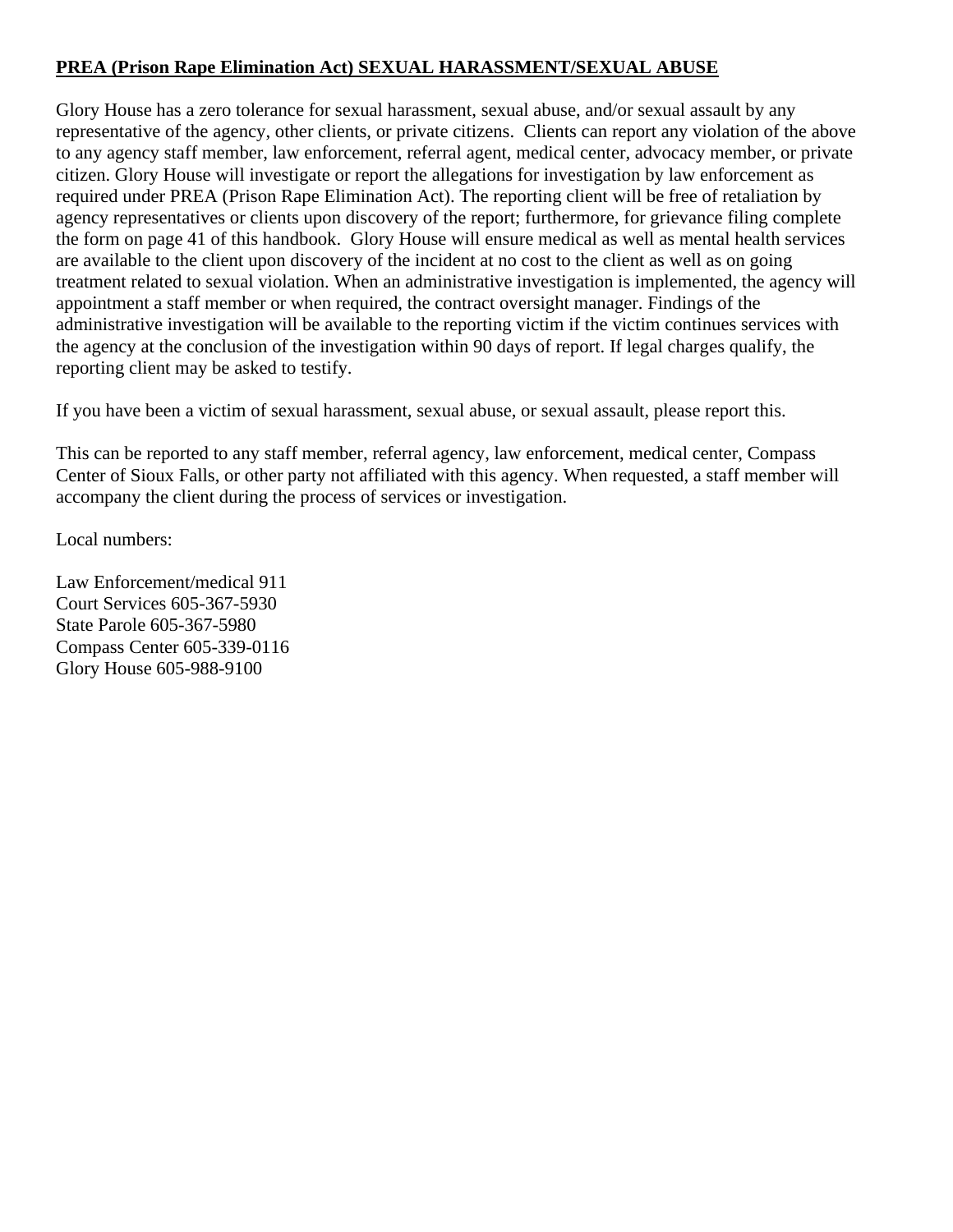A client is allowed to make a report of PREA violation at any time for sexual abuse. This report may be delivered through email (available on website), telephonic, written report or notice, verbal report to any staff, contractor, volunteer of the agency, and/or interns of the agency. There is not a time restriction in place for any reports of sexual abuse. These will be accepted, and designee will complete an administrative investigation as well as contact law enforcement.

If criminal statute of limitations applies, this will be included in the administrative investigation summary.

Reporting client is not required to submit the report to the alleged abuser if employee, contractor, volunteer, intern or another agency representative. The reporting client shall not attempt to resolve the incident with named abuser whether this is a representative of the agency or other client.

If filing a report of sexual harassment, no limit applies.

There is a separate grievance form if a client if filing under PREA. This is available in the client handbook. The information will be evaluated by the assigned staff person, the Human Resource/Compliance Officer. The reporting client will be free of retaliation by agency representatives or clients upon discovery of the report. A report of findings will be available within 90 days of the report submitted of the administrative investigation. Upon delivery of findings, client may file an appeal. In the event an appeal is filed, the findings will be made available within the original 90 days of the initial report unless there is not adequate time for this review, and this is documented. Any extension will not be greater than 70 days of the time of appeal. If response of findings is not provided to the client within the outlined time noted above, this may be considered a denied claim.

Involvement of third-party members on behalf of client is permitted as follows:

- Allowed to file reports of sexual abuse of client
- Allowed to aid in filing requests on behalf of client if the client consents
- Any third-party involvement will be documented in full agency report

In the event a client reports or a third-party report there is imminent risk to a client, employees, or other representative of the agency, will secure the safety of the client. The receiver of the report will contact the on-call manager. The manager on call will provide instructions to address the safety of the client. The PREA manager will be notified of events. For immediate action, client will be informed of at the time as well as other safety measures no greater than 48 hours of emergency grievance.

A full report of agency decision will be completed and available within five calendar days of reported incident and a determination if there is evidence of substantial risk.

Disciplinary action may result if false reports are concluded and considered this was the action of bad faith.

Glory House has a no physical contact, including, but not limited to sexual activity. This requirement applies to any representative of the agency and/or clients of residential placement. If it is determined that physical contact has taken place, the PREA Manager will investigate the report prior to any agency disciplinary action unless this is a criminal investigation and alleged abuser is taken into custody. In the event the PREA Manager is not available, the Executive Director will be responsible for the investigation. After an administrative investigation if it is determined the incident does not meet the criteria of a violation from the definitions listed below, disciplinary action will result which may include termination from the program if severe for client to client contact of consensual contact. Consensual contact does not apply to staff on client incidents.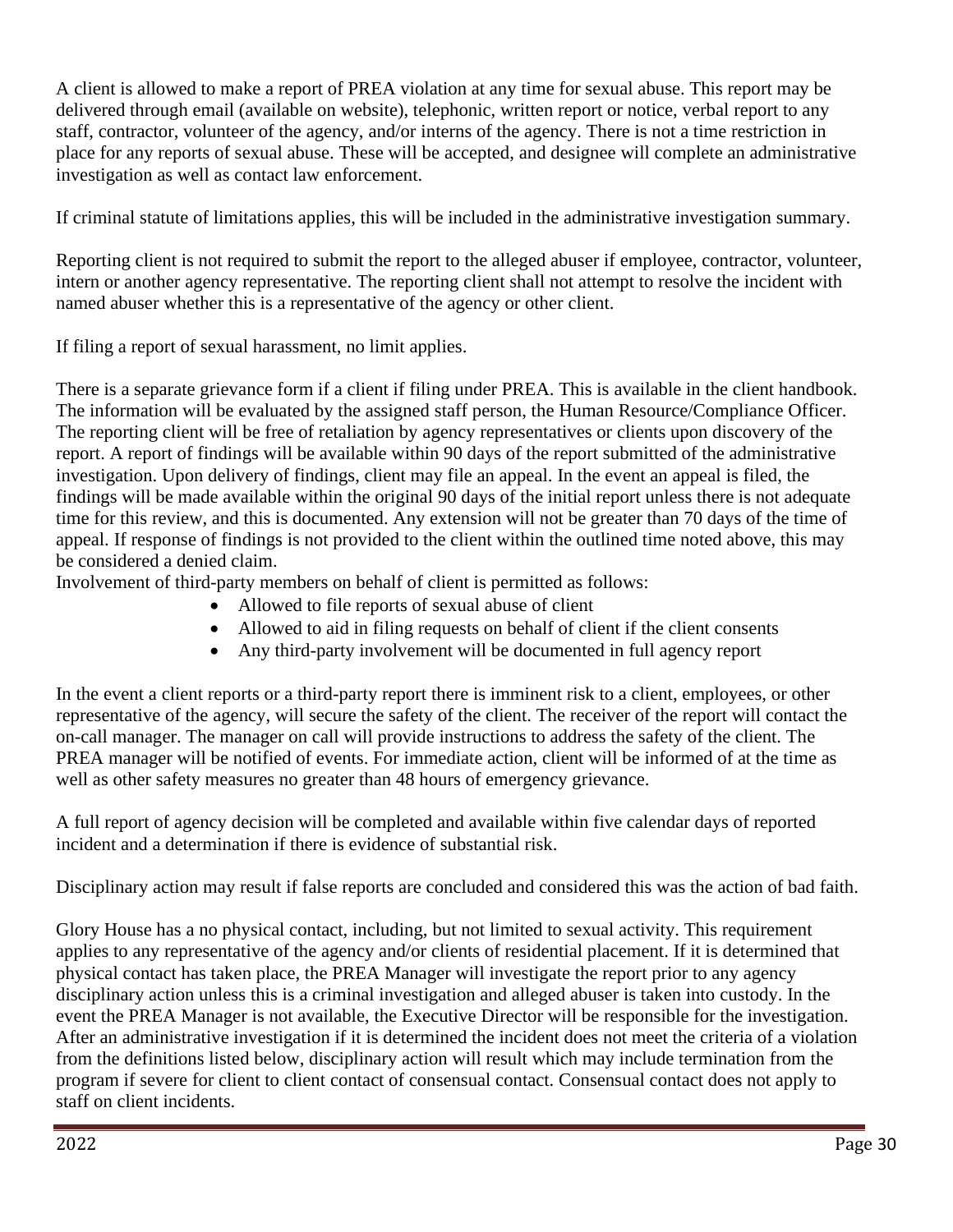Unless during the criminal investigation the alleged abuser is taken into custody, any disciplinary action will follow after the administrative investigation concludes if substantiated. Disciplinary action will result:

Voyeurism client on client/ staff on client/client on staff:

An invasion of privacy of an client, detainee, or resident by staff for reasons unrelated to official duties, such as peering at an client who is using a toilet in his or her cell to perform bodily functions; requiring an client to expose his or her buttocks, genitals, or breasts; or taking images of all or part of an client's naked body or of an client performing bodily functions.

Termination of services for the abuser.

Termination of abuser's employment or end of assignment if another representative of the agency. Refer for criminal investigation.

Sexual victimization client on client/ staff on client/client on staff**:** 

All types of nonconsensual sexual activity with other clients (that involves contact with the penis and the vagina or anus; contact between the mouth and the penis, vagina, or anus; penetration of the anal or vaginal opening of another person by a hand, finger, or other object; and rubbing of another person's penis or vagina by a hand), abusive sexual contacts with other clients, and both willing and unwilling sexual activity with staff.

Termination of services for the abuser.

Termination of abuser's employment or end of assignment if another representative of the agency. Refer for criminal investigation.

Sexual abuse or abusive sexual contacts client on client/ staff on client/client on staff: Any of the following acts, if the victim does not consent, is coerced into such act by overt or implied threats of violence, or is unable to consent or refuse:

- Sexual contact
- Penetration of the anal or genital opening of another person, however slight, by a hand, finger, object, or other instrument; any other intentional touching
- Any attempt, threat, or request to engage in sexual activities
- Any display by a staff member, contractor, or volunteer of his or her uncovered genitalia, buttocks, or breast in the presence of a client, detainee, or resident, and voyeurism by a staff member, contractor, or volunteer

Unwanted contact with another client or any contact with staff that involved touching of the client's buttocks, thighs, penis, breasts, or vagina in a sexual way.

Termination of services for the abuser.

Termination of abuser's employment or end of assignment if another representative of the agency. Refer for criminal investigation.

Nonconsensual sexual acts client on client/ staff on client/client on staff:

Unwanted contact with another client or any contact with staff that involve contact with the penis and the vagina or anus; contact between the mouth and the penis, vagina, or anus; penetration of the anal or vaginal opening of another person by a hand, finger, or other object; and rubbing of another person's penis or vagina by a hand.

Termination of services for the abuser.

Termination of abuser's employment or end of assignment if another representative of the agency.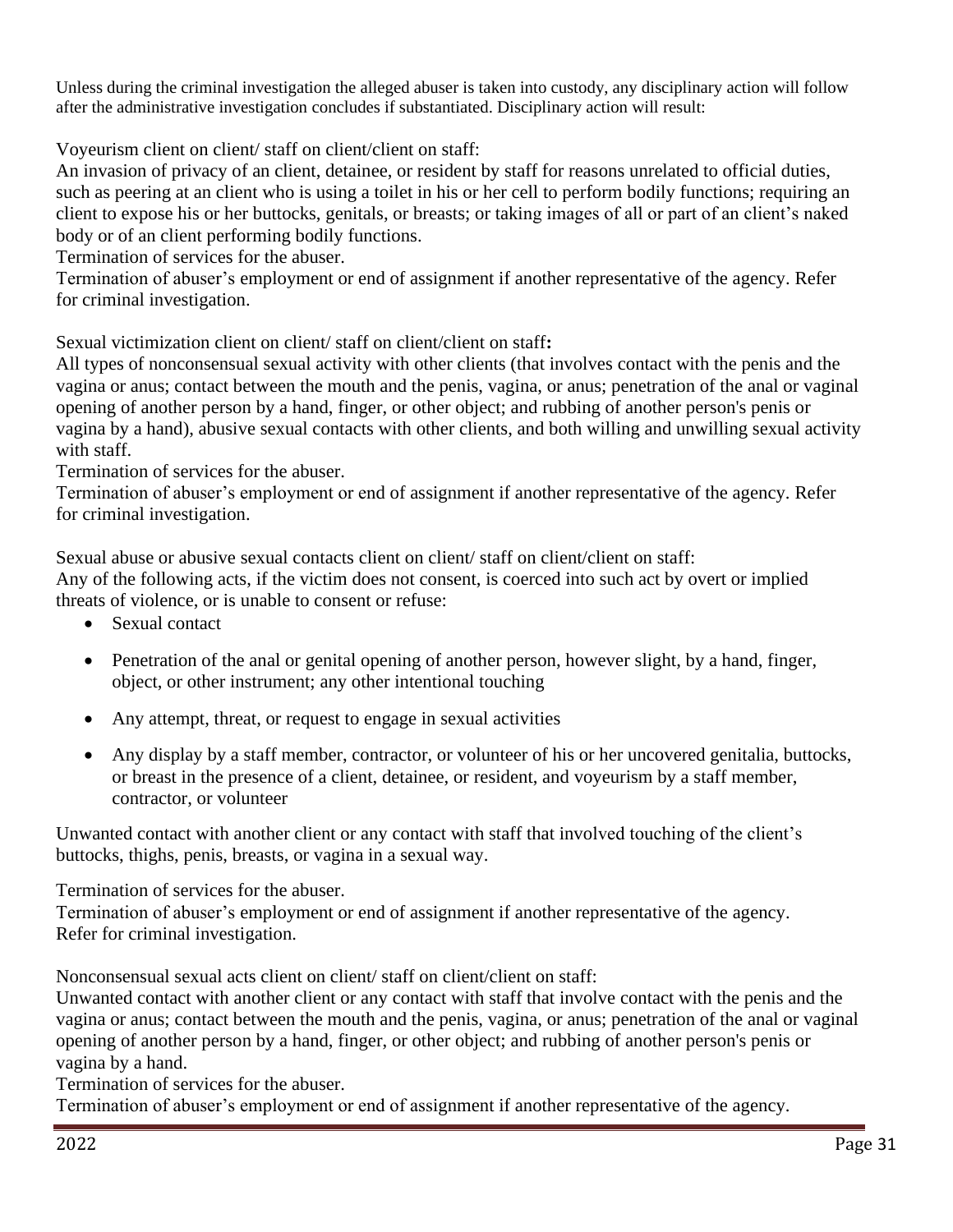Refer for criminal investigation.

Retaliation client on client/ staff on client/client on staff:

Retaliation occurs when a client or staff injures, harms, or intimidates a person who has reported sexual abuse and assault — or attempts to do so — in response to the report.

Termination of services for the abuser or others involved with these actions.

Termination of for the abuser's employment or end of assignment if another representative of the agency.

Sexual harassment client on client/ client on staff:

Repeated and unwelcome sexual advances, requests for sexual favors, or verbal comments, gestures, or actions of a derogatory or offensive sexual nature by one client directed toward another.

Restrictions within the facility based on the progress discipline if determined less severe. If severe, termination of services for the abuser or others involved with these actions.

Staff sexual harassment misconduct staff on client:

Repeated and unwelcome sexual advances, requests for sexual favors, or verbal comments, gestures, or actions of a derogatory or offensive sexual nature by one client directed toward another. Repeated verbal comments or gestures of a sexual nature to a client, detainee, or resident by a staff member, contractor, or volunteer, including demeaning references to gender, sexually suggestive or derogatory comments about body or clothing, or obscene language or gestures.

Reprimand of determined less severe in nature of single incident and/or reassignment of duties. If severe, termination of employment or end of assignment if another representative of the agency.

Staff sexual misconduct staff on client:

All incidents of willing and unwilling sexual contact with facility staff, and all incidents of sexual activity that involved oral, anal or vaginal penetration.

Termination of employment or end of assignment if another representative of the agency. Refer for criminal investigation.

The reporting victim or named victim will be offered services through Compass Center, on site mental health counselor, or community service provider as requested.

If the abuser, or aggressor has a diminished capacity this will be a consideration prior to issuing disciplinary action if no criminal charges apply (only applies to client).

If the abuser, or aggressor has repeated program violations in other areas, this will be a consideration in the disciplinary process (applies to client or employee/agency representative).

If you have been a victim of sexual harassment, sexual abuse, or sexual assault, please report this.

This can be reported to any staff member, referral agency, law enforcement, medical center, Compass Center of Sioux Falls, or other party not affiliated with this agency.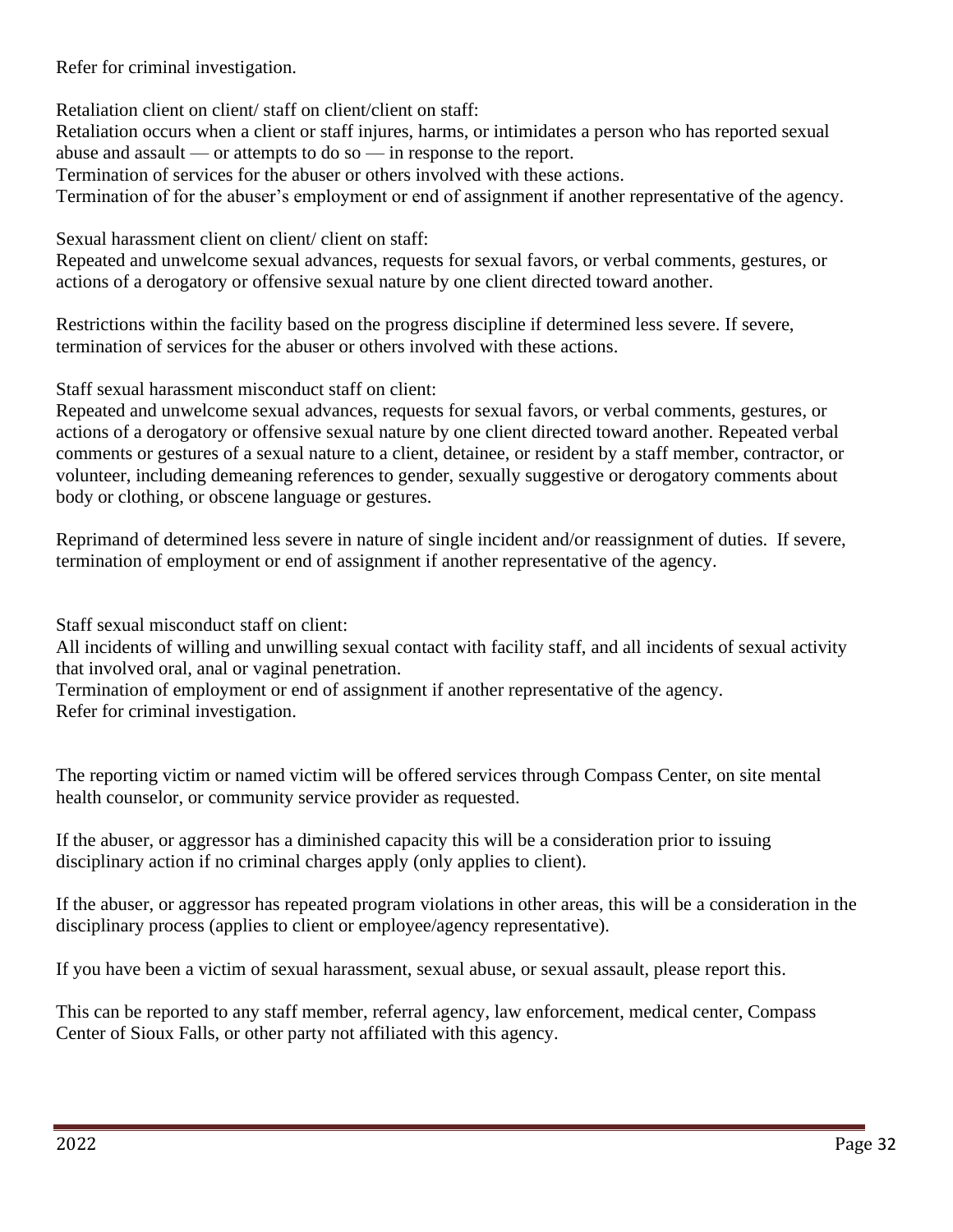Complete this form to report a violation of PREA or if filing a grievance of rights under PREA.

Indicate:

 $\Box$  Initial report Report of retaliation/grievance

Date of report: Date of incident: Time of incident:

Location of incident:

 $\Box$  Male unit and description of where

 $\Box$  Female unit and description of where

 $\Box$  Annex and description of where

Glory House grounds and description of where

Client's Name:

Name of reporter if not client (not required): Contact information of reporter if not client (not required):

\_\_\_\_\_\_\_\_\_\_\_\_\_\_\_\_\_\_\_\_\_\_\_\_\_\_\_\_\_\_\_\_\_\_\_\_\_\_\_\_\_\_\_\_\_\_

Name of perpetrator:

Allegations involve:

Client against client

Staff against client

Other agency representative (contractor, volunteer, or intern)

\_\_\_\_\_\_\_\_\_\_\_\_\_\_\_\_\_\_\_\_\_\_\_\_\_\_\_\_\_\_\_\_\_\_\_\_\_\_\_\_\_\_\_\_\_\_\_\_\_\_\_\_\_\_\_\_\_\_\_\_\_\_\_\_\_\_\_\_\_\_\_\_\_\_\_\_\_\_\_\_\_\_\_\_\_\_ \_\_\_\_\_\_\_\_\_\_\_\_\_\_\_\_\_\_\_\_\_\_\_\_\_\_\_\_\_\_\_\_\_\_\_\_\_\_\_\_\_\_\_\_\_\_\_\_\_\_\_\_\_\_\_\_\_\_\_\_\_\_\_\_\_\_\_\_\_\_\_\_\_\_\_\_\_\_\_\_\_\_\_\_\_\_ \_\_\_\_\_\_\_\_\_\_\_\_\_\_\_\_\_\_\_\_\_\_\_\_\_\_\_\_\_\_\_\_\_\_\_\_\_\_\_\_\_\_\_\_\_\_\_\_\_\_\_\_\_\_\_\_\_\_\_\_\_\_\_\_\_\_\_\_\_\_\_\_\_\_\_\_\_\_\_\_\_\_\_\_\_\_ \_\_\_\_\_\_\_\_\_\_\_\_\_\_\_\_\_\_\_\_\_\_\_\_\_\_\_\_\_\_\_\_\_\_\_\_\_\_\_\_\_\_\_\_\_\_\_\_\_\_\_\_\_\_\_\_\_\_\_\_\_\_\_\_\_\_\_\_\_\_\_\_\_\_\_\_\_\_\_\_\_\_\_\_\_\_

\_\_\_\_\_\_\_\_\_\_\_\_\_\_\_\_\_\_\_\_\_\_\_\_\_\_\_\_\_\_\_\_\_\_\_\_\_\_\_\_\_\_\_\_\_\_\_\_\_\_\_\_\_\_\_\_\_\_\_\_\_\_\_\_\_\_\_\_\_\_\_\_\_\_\_\_\_\_\_\_\_\_\_\_\_\_ \_\_\_\_\_\_\_\_\_\_\_\_\_\_\_\_\_\_\_\_\_\_\_\_\_\_\_\_\_\_\_\_\_\_\_\_\_\_\_\_\_\_\_\_\_\_\_\_\_\_\_\_\_\_\_\_\_\_\_\_\_\_\_\_\_\_\_\_\_\_\_\_\_\_\_\_\_\_\_\_\_\_\_\_\_\_

Details of the incident:

Name of staff incident was first reported: Name of staff investigator: Date of investigation:

Investigator Comments:

Date summary provided to client:

(If a client discharges prior to conclusion of investigation, summary will not be provided)

\_\_\_\_\_\_\_\_\_\_\_\_\_\_\_\_\_\_\_\_\_\_\_\_\_\_\_\_\_\_\_\_\_\_\_\_\_\_\_\_\_\_\_\_\_\_\_\_\_\_\_\_\_\_\_\_\_\_\_\_\_\_